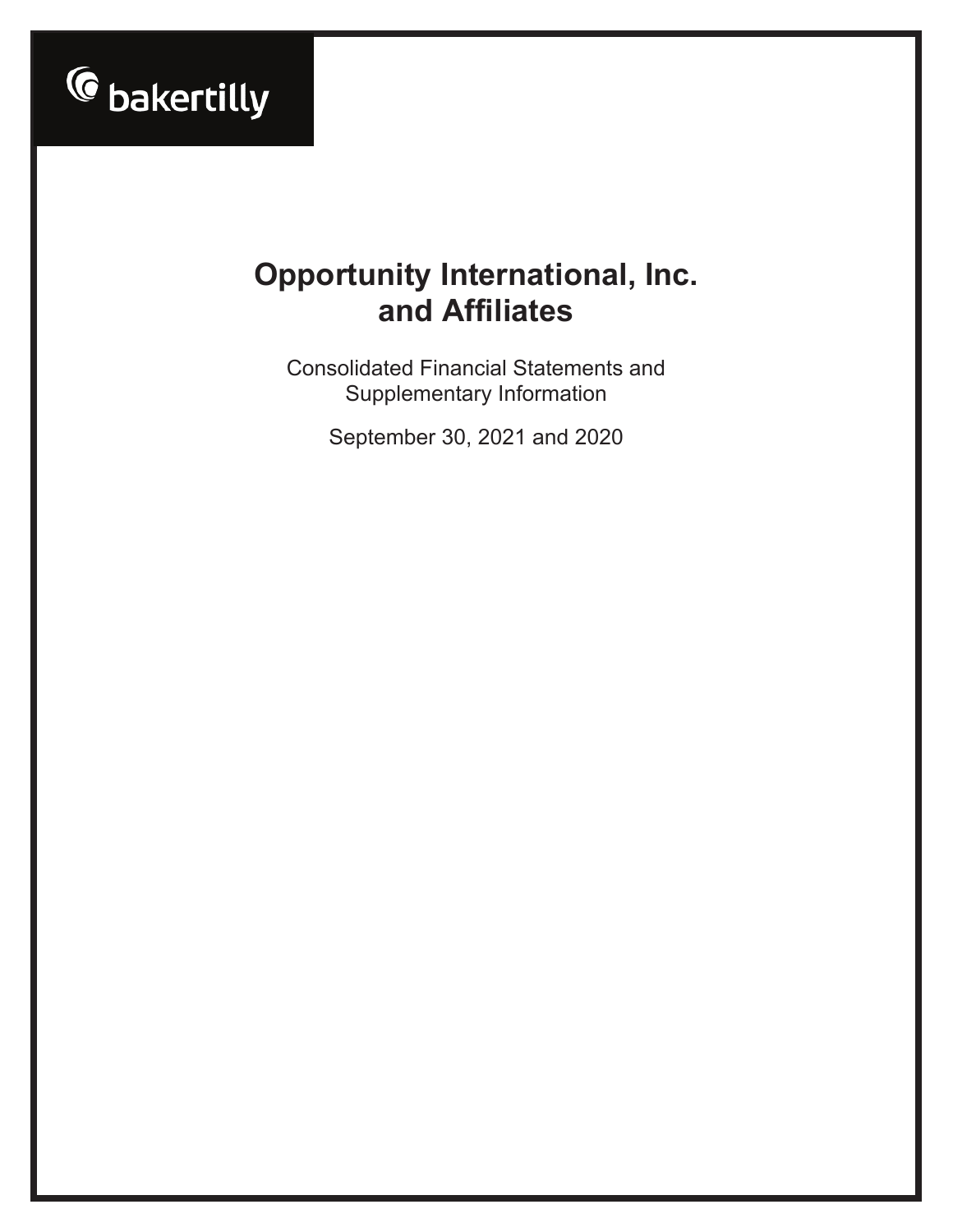Table of Contents September 30, 2021 and 2020

|                                                                              | Page |
|------------------------------------------------------------------------------|------|
| <b>Independent Auditors' Report</b>                                          |      |
| <b>Consolidated Statement of Financial Position</b>                          | 3    |
| <b>Consolidated Statement of Activities</b>                                  | 4    |
| <b>Consolidated Statement of Cash Flows</b>                                  | 5    |
| <b>Consolidated Statement of Functional Expenses</b>                         | 6    |
| Notes to Consolidated Financial Statements                                   |      |
| <b>Supplementary Schedules</b>                                               |      |
| Combining Schedules of Statements of Financial Position - Banking Operations | 25   |
| Combining Schedules of Statements of Activities - Banking Operations         | 26   |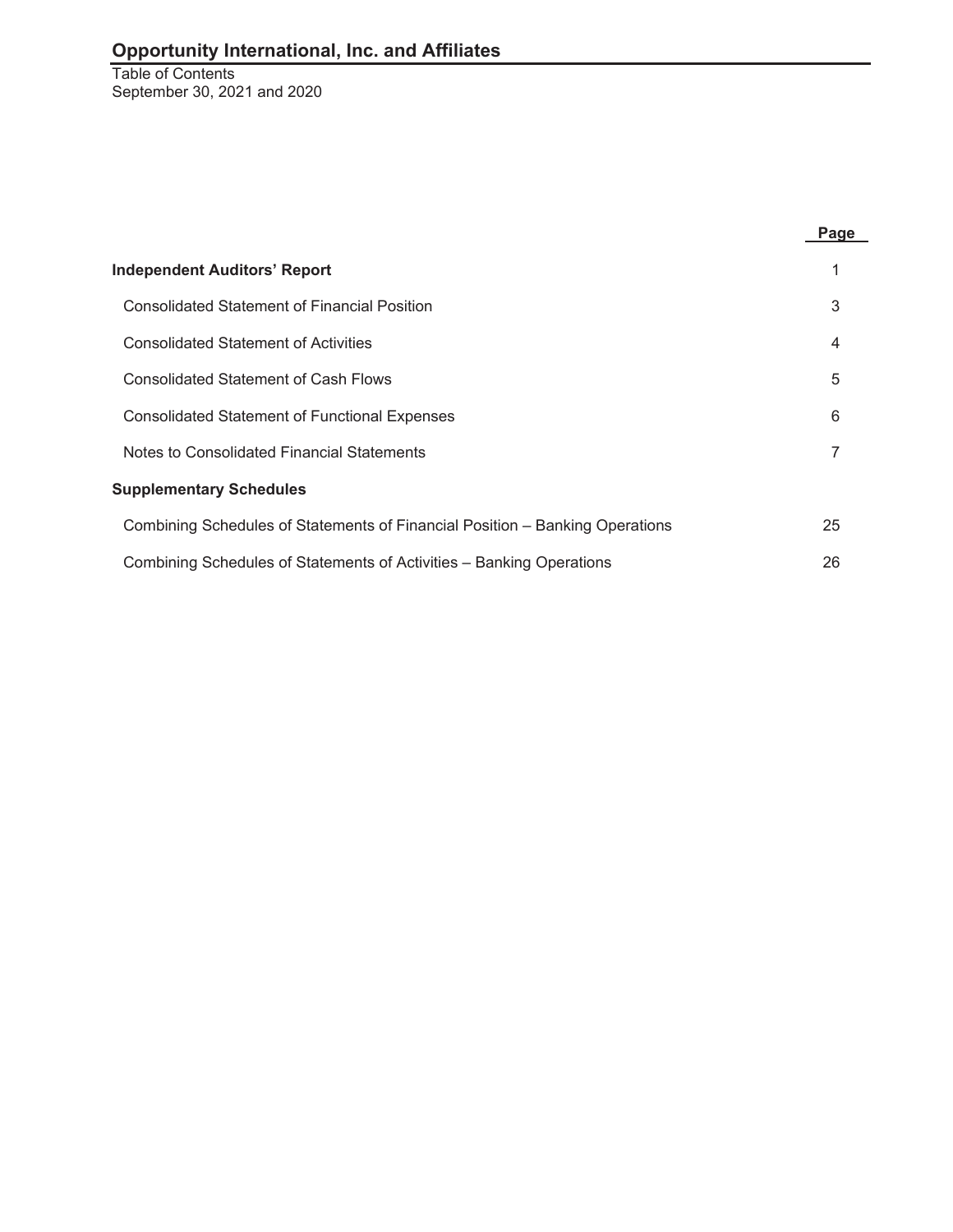

# **Independent Auditors' Report**

To the Board of Directors of Opportunity International, Inc.

We have audited the accompanying consolidated financial statements of Opportunity International, Inc. and Affiliates (the Organization), which comprise the consolidated statement of financial position as of September 30, 2021 and the related consolidated statements of activities, cash flows and functional expenses for the year then ended and the related notes to the consolidated financial statements.

### **Management's Responsibility for the Financial Statements**

Management is responsible for the preparation and fair presentation of these consolidated financial statements in accordance with accounting principles generally accepted in the United States of America; this includes the design, implementation and maintenance of internal control relevant to the preparation and fair presentation of consolidated financial statements that are free from material misstatement, whether due to fraud or error.

#### **Auditors' Responsibility**

Our responsibility is to express an opinion on these consolidated financial statements based on our audit. We conducted our audit in accordance with auditing standards generally accepted in the United States of America. Those standards require that we plan and perform the audit to obtain reasonable assurance about whether the consolidated financial statements are free from material misstatement.

An audit involves performing procedures to obtain audit evidence about the amounts and disclosures in the consolidated financial statements. The procedures selected depend on the auditors' judgment, including the assessment of the risks of material misstatement of the consolidated financial statements, whether due to fraud or error. In making those risk assessments, the auditor considers internal control relevant to the entity's preparation and fair presentation of the consolidated financial statements in order to design audit procedures that are appropriate in the circumstances, but not for the purpose of expressing an opinion on the effectiveness of the entity's internal control. Accordingly, we express no such opinion. An audit also includes evaluating the appropriateness of accounting policies used and the reasonableness of significant accounting estimates made by management, as well as evaluating the overall presentation of the consolidated financial statements.

We believe that the audit evidence we have obtained is sufficient and appropriate to provide a basis for our audit opinion.

### **Opinion**

In our opinion, the consolidated financial statements referred to above present fairly, in all material respects, the consolidated financial position of the Organization as of September 30, 2021 and the changes in its net assets and its cash flows for the year then ended in accordance with accounting principles generally accepted in the United States of America.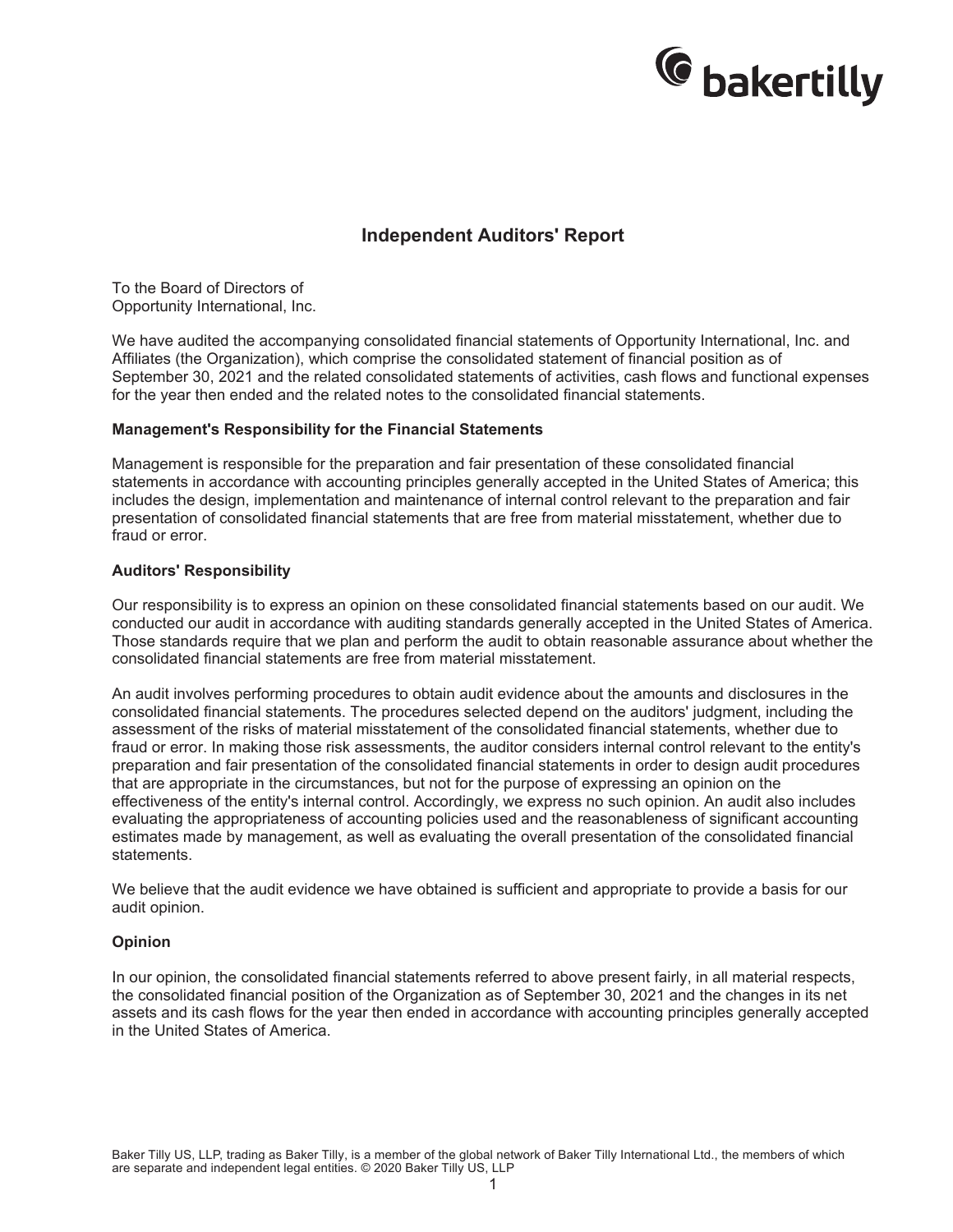### **Other Matters**

### *Report on Summarized Comparative Information*

The consolidated financial statements of the Organization as of September 30, 2020, were audited by other auditors whose report dated June 18, 2021, expressed an unmodified opinion on those financial statements. In our opinion, the summarized comparative information presented herein as of and for the nine months ended September 30, 2020, is consistent, in all material respects, with the audited consolidated financial statements from which it has been derived.

### *Report on Supplementary Information*

Our audit was conducted for the purpose of forming an opinion on the consolidated financial statements as a whole. The supplementary information presented in the Charitable activities, Banking activities and Eliminations columns on pages 3 and 4, the Combining Schedules of Statements of Financial Position – Banking Operations and the Combining Schedules of Statements of Activities – Banking Operations is presented for purposes of additional analysis and is not a required part of the consolidated financial statements. Such information is the responsibility of management and was derived from and relates directly to the underlying accounting and other records used to prepare the consolidated financial statements. The information has been subjected to the auditing procedures applied in the audit of the consolidated financial statements and certain additional procedures, including comparing and reconciling such information directly to the underlying accounting and other records used to prepare the consolidated financial statements or to the consolidated financial statements themselves and other additional procedures in accordance with auditing standards generally accepted in the United States of America. In our opinion, the information is fairly stated, in all material respects, in relation to the consolidated financial statements as a whole.

Baker Tilly US, LLP

Chicago, Illinois May 17, 2022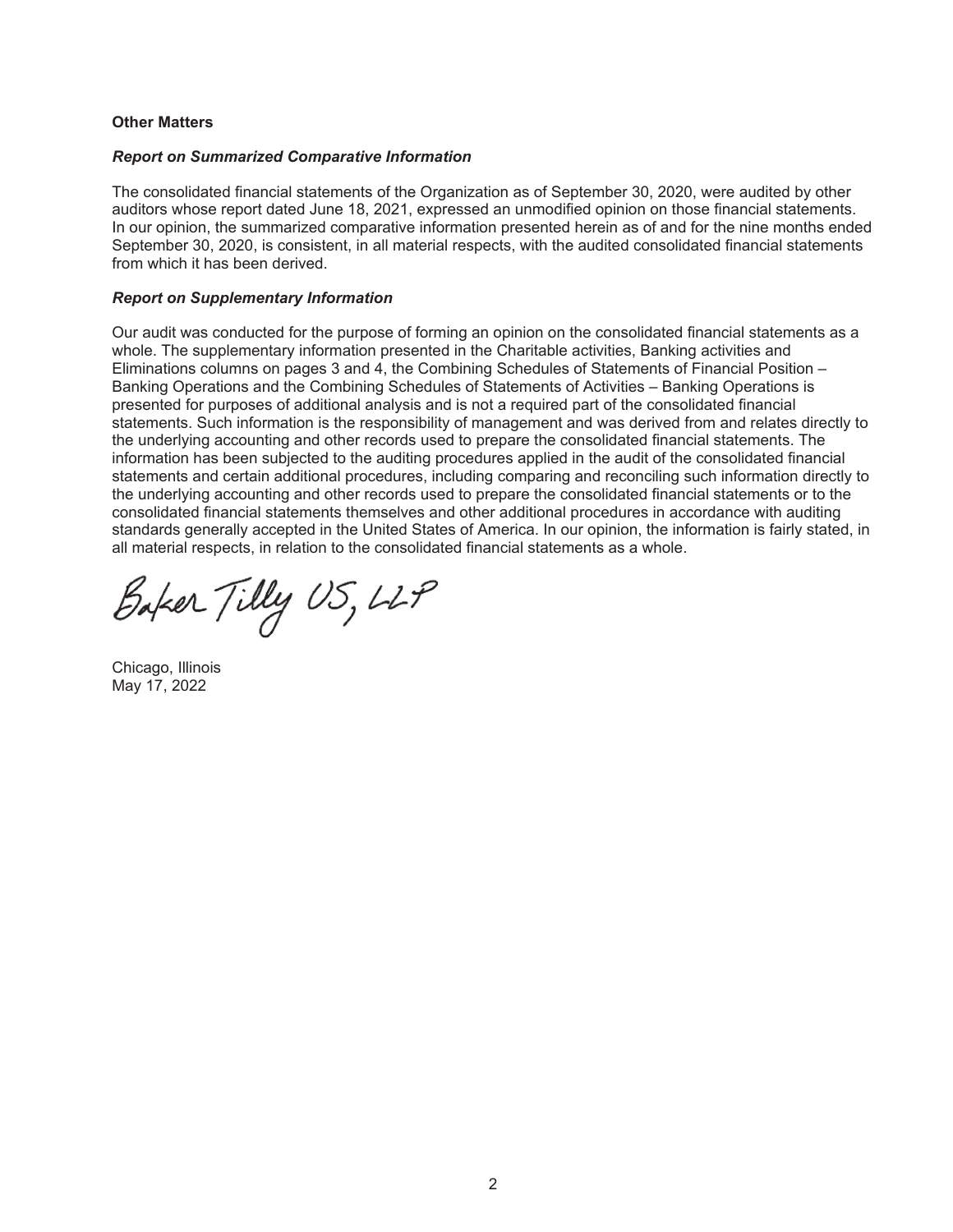**Opportunity International, Inc. and Affiliates**<br>Consolidated Statement of Financial Position<br>September 30, 2021<br>(With Summarized Comparative Information as of September 30, 2020) **Opportunity International, Inc. and Affiliates** Consolidated Statement of Financial Position

September 30, 2021 (With Summarized Comparative Information as of September 30, 2020)

|                                                                                                                                                                                                                                                                                                                                                    |                                                                                                                      |                       | 2021             |                                                                                    |                                         |                                                                                                                                       |  |
|----------------------------------------------------------------------------------------------------------------------------------------------------------------------------------------------------------------------------------------------------------------------------------------------------------------------------------------------------|----------------------------------------------------------------------------------------------------------------------|-----------------------|------------------|------------------------------------------------------------------------------------|-----------------------------------------|---------------------------------------------------------------------------------------------------------------------------------------|--|
|                                                                                                                                                                                                                                                                                                                                                    | Charitable<br>Activities                                                                                             | Activities<br>Banking | Eliminations     | <b>Total</b>                                                                       |                                         | 2020                                                                                                                                  |  |
| Assets                                                                                                                                                                                                                                                                                                                                             |                                                                                                                      |                       |                  |                                                                                    |                                         |                                                                                                                                       |  |
| Assets of disposal group classified as held for sale<br>Building, furniture, and equipment, net<br>Prepaid expenses and other assets<br>Restricted cash and investments<br>Investment in other institutions<br>Cash and cash equivalents<br>Investments, at fair value<br>Pledges receivable, net<br>Donor-advised assets<br>Notes receivable, net | ٠<br>5,922,565<br>1,528,399<br>294,010<br>217,868<br>577,304<br>15,317,645<br>90,086<br>1,496,504<br>22,775,602<br>↔ | 55,375,790<br>↔       | (346, 439)<br>↔  | 15,317,645<br>22,775,602<br>1,496,504<br>5,922,565<br>1,528,399<br>55,029,351<br>↔ | 90,086<br>294,010<br>217,868<br>577,304 | 819,336<br>351,715<br>267,868<br>2,259,560<br>7,025,750<br>17,050,636<br>1,061,502<br>,945,137<br>1,666,697<br>4,815,951<br>267.<br>↔ |  |
| Total assets                                                                                                                                                                                                                                                                                                                                       | 48,219,983<br>↮                                                                                                      | 55,375,790<br>↮       | (346, 439)<br>↮  | 103,249,334<br>↮                                                                   |                                         | 303,264,152<br>↮                                                                                                                      |  |
| Liabilities and Net Assets                                                                                                                                                                                                                                                                                                                         |                                                                                                                      |                       |                  |                                                                                    |                                         |                                                                                                                                       |  |
| Liabilities of disposal group classified as held for sale<br>Accounts payable and accrued liabilities<br>Deferred revenue<br>Notes payable                                                                                                                                                                                                         | ı<br>3,604,096<br>2,172,971<br>1,583,831<br>↔                                                                        | ı<br>46,527,860<br>↔  | (346, 439)<br>↔  | 46,527,860<br>3,257,657<br>1,583,831<br>2,172,971<br>↮                             |                                         | 5,179,440<br>13,099,266<br>1,911,053<br>229,531,428<br>↔                                                                              |  |
| <b>Total liabilities</b>                                                                                                                                                                                                                                                                                                                           | 7,360,898                                                                                                            | 46,527,860            | (346, 439)       | 53,542,319                                                                         |                                         | 249,721,187                                                                                                                           |  |
| Noncontrolling interest                                                                                                                                                                                                                                                                                                                            | ı                                                                                                                    | 3.483.276             | I.               | 3,483,276                                                                          |                                         | 2.414.331                                                                                                                             |  |
| Without donor restrictions<br>With donor restrictions<br>Net assets:                                                                                                                                                                                                                                                                               | 16,303,054<br>24,556,031                                                                                             | 5,364,654             | ı<br>1           | 29,920,685<br>16,303,054                                                           |                                         | 32,456,299<br>18,672,335                                                                                                              |  |
| Total net assets                                                                                                                                                                                                                                                                                                                                   | 40,859,085                                                                                                           | 5,364,654             | $\blacksquare$   | 46,223,739                                                                         |                                         | 51,128,634                                                                                                                            |  |
| Total liabilities and net assets                                                                                                                                                                                                                                                                                                                   | 48,219,983<br>↔                                                                                                      | 55,375,790<br>↔       | (346, 439)<br>⊕∥ | 103,249,334<br>↮                                                                   |                                         | 303,264,152<br>↔                                                                                                                      |  |

See notes to consolidated financial statements *See notes to consolidated financial statements*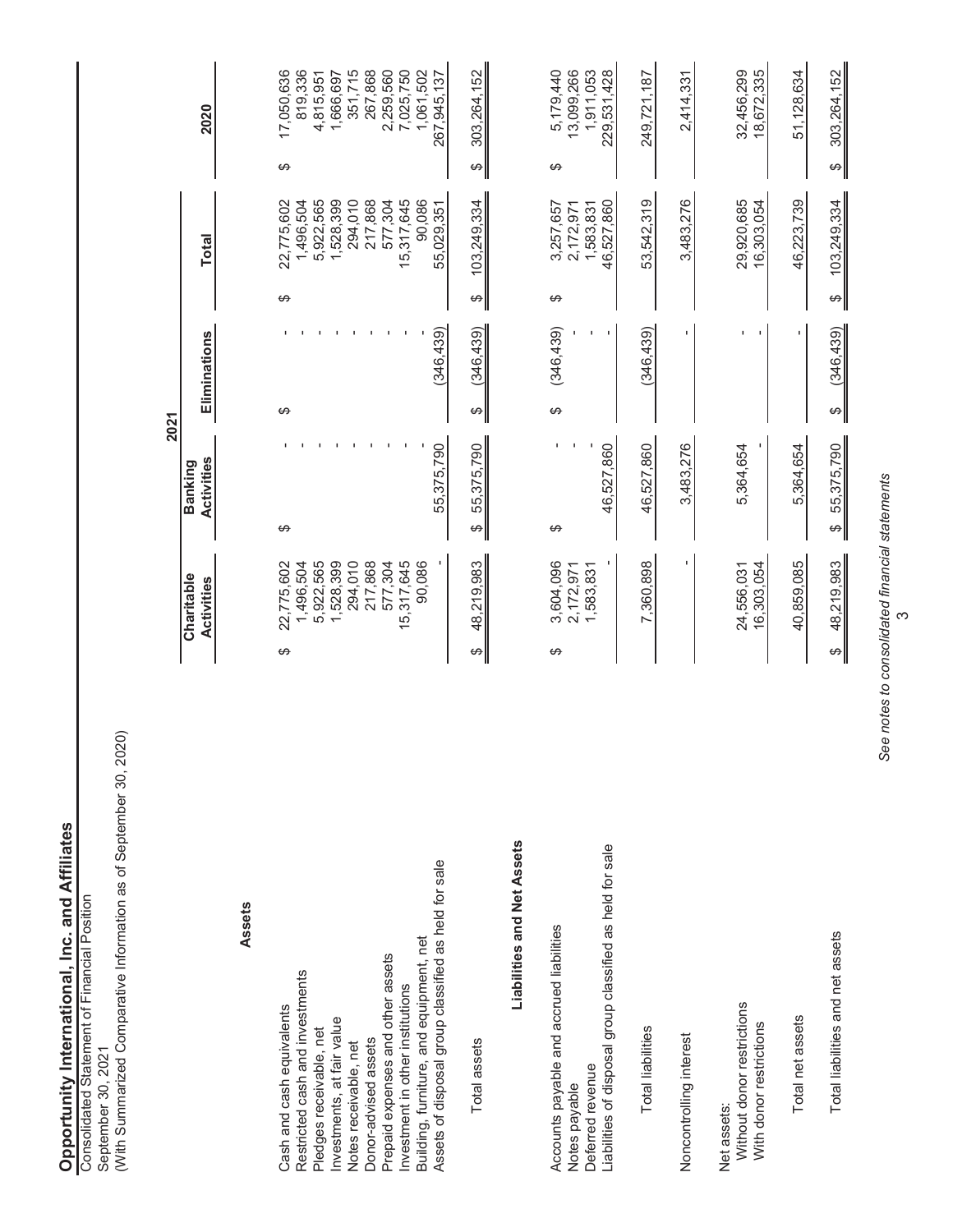Opportunity International, Inc. and Affiliates<br>Consolidated Statement of Activities<br>Year Ended September 30, 2021<br>(With Summarized Comparative Information for the Nine Months Ended September 30, 2020) (With Summarized Comparative Information for the Nine Months Ended September 30, 2020) Consolidated Statement of Activities Year Ended September 30, 2021

|                                                                                                                                                                                                                                                                                                    |                                                         |                                            | 2021                                                  |                                                  |                                           |                                                |
|----------------------------------------------------------------------------------------------------------------------------------------------------------------------------------------------------------------------------------------------------------------------------------------------------|---------------------------------------------------------|--------------------------------------------|-------------------------------------------------------|--------------------------------------------------|-------------------------------------------|------------------------------------------------|
|                                                                                                                                                                                                                                                                                                    |                                                         | Without donor restrictions                 |                                                       |                                                  |                                           |                                                |
|                                                                                                                                                                                                                                                                                                    | Charitable<br>Activities                                | Activities<br>Banking                      | <b>Total</b>                                          | Restrictions<br>With Donor                       | Total                                     | 2020                                           |
| Net assets released from restrictions<br>Charitable support, gains, and losses:<br>Government grants and contracts<br>Private contributions<br><b>Operating Activities</b><br>Other income                                                                                                         | 994,200<br>1,525,414<br>11, 139, 787<br>16,783,341<br>↔ | $\blacksquare$<br>↮                        | 994,200<br>1,525,414<br>16,783,341<br>11,139,787<br>↔ | (16, 783, 341)<br>12,749,273<br>1,664,787<br>↮   | 1,525,414<br>23,889,060<br>2,658,987<br>↮ | 1,346,025<br>20,074,219<br>195,536<br>$\Theta$ |
| Total charitable support, gains, and losses                                                                                                                                                                                                                                                        | 30, 442, 742                                            |                                            | 30,442,742                                            | (2,369,281)                                      | 28,073,461                                | 21,615,780                                     |
| Implementing partner operating expenses<br>Field program expenses<br>Charitable expenses:<br>Yield to program:<br>Expenses                                                                                                                                                                         | 16,298,734<br>5,242,381                                 | ٠                                          | 16,298,734<br>5,242,381                               | ٠<br>J.                                          | 5,242,381<br>16,298,734                   | 2,917,342<br>11,958,012                        |
| Total yield to program                                                                                                                                                                                                                                                                             | 21,541,115                                              | ٠                                          | 21,541,115                                            | ٠                                                | 21,541,115                                | 14,875,354                                     |
| General and administrative<br>Supporting services:<br>Fundraising                                                                                                                                                                                                                                  | 3,914,213<br>1,665,532                                  | ٠                                          | 3,914,213<br>1,665,532                                | ı                                                | 3,914,213<br>1,665,532                    | 2,610,833<br>1,312,969                         |
| Total supporting services                                                                                                                                                                                                                                                                          | 5,579,745                                               |                                            | 5,579,745                                             |                                                  | 5,579,745                                 | 3,923,802                                      |
| Total charitable expenses                                                                                                                                                                                                                                                                          | 27,120,860                                              | ٠                                          | 27,120,860                                            | J.                                               | 27,120,860                                | 18,799,156                                     |
| Change in net assets from charitable operating activities                                                                                                                                                                                                                                          | 3,321,882                                               | f,                                         | 3,321,882                                             | (2,369,281)                                      | 952,601                                   | 2,816,624                                      |
| Decrease on sale and deconsolidation of discontinued operations<br>Net asset increase from operations of discontinued activities<br>Discontinued Operations                                                                                                                                        | (1,590,508)                                             | (9,550,614)<br>6,314,556                   | (11, 141, 122)<br>6,314,556                           | ×<br>٠                                           | (11, 141, 122)<br>6,314,556               | 3,556,405                                      |
| Change in net assets from discontinued operations                                                                                                                                                                                                                                                  | (1,590,508)                                             | (3,236,058)                                | (4,826,566)                                           |                                                  | (4,826,566)                               | 3,556,405                                      |
| Gain (loss) on investments (including \$0 and \$55,810 impairment<br>Noncontrolling interest in net gain of consolidated subsidiaries<br>Transfer of proceeds from sale of discontinued operations<br>in 2021 and 2020, respectively)<br>Transfer of equity investments<br>Nonoperating Activities | 38,015<br>7,252,673<br>19,460,076                       | (7,252,673)<br>(19,460,076)<br>(1,068,945) | (1,068,945)<br>38,015                                 | $\blacksquare$<br>$\mathbf{I}$<br>$\blacksquare$ | (1,068,945)<br>38,015                     | (50, 153)<br>(65, 800)                         |
| Change in net assets from nonoperating activities                                                                                                                                                                                                                                                  | 26,750,764                                              | (27, 781, 694)                             | (1,030,930)                                           | $\mathbf{I}$                                     | (1,030,930)                               | (115, 953)                                     |
| Change in net assets                                                                                                                                                                                                                                                                               | 28,482,138                                              | (31, 017, 752)                             | (2,535,614)                                           | (2,369,281)                                      | (4,904,895)                               | 6,257,076                                      |
| Net Assets, Beginning                                                                                                                                                                                                                                                                              | (3,926,107)                                             | 36,382,406                                 | 32,456,299                                            | 18,672,335                                       | 51,128,634                                | 44,871,558                                     |
| Net Assets, Ending                                                                                                                                                                                                                                                                                 | \$24,556,031                                            | 5,364,654<br>⇔∥                            | 29,920,685<br>⇔∥                                      | 16,303,054<br>$\bigcirc$                         | 46,223,739<br>⇔∣                          | 51,128,634<br>⇔∥                               |

See notes to consolidated financial statements *See notes to consolidated financial statements*

4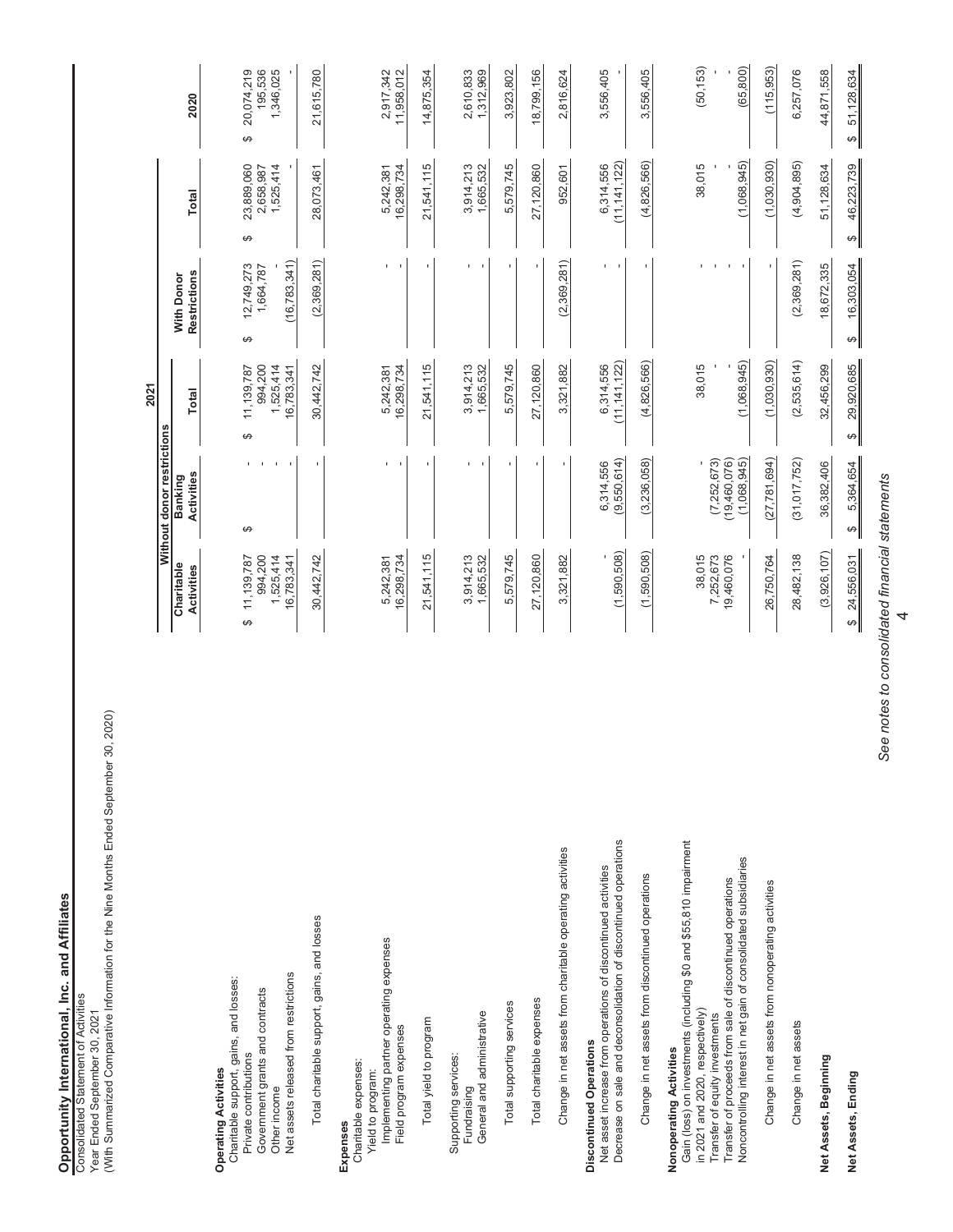# Consolidated Statement of Cash Flows Year Ended September 30, 2021

(With Comparative Information for the Nine Months Ended September 30, 2020)

|                                                                                         | 2021             | 2020             |
|-----------------------------------------------------------------------------------------|------------------|------------------|
|                                                                                         |                  |                  |
| <b>Cash Flows From Operating Activities</b>                                             |                  |                  |
| Change in net assets<br>Adjustments to reconcile change in net assets to net cash flows | 26,112,857<br>\$ | 2,786,944<br>\$  |
| from operating activities:                                                              |                  |                  |
| Depreciation                                                                            | 35,975           | 147,425          |
| Net realized and unrealized gain on investments                                         | (42, 356)        | (80, 288)        |
| Loss on investment in other institutions                                                | 7,116            | 98,874           |
| Transfer of proceeds from the sale of discontinued operations                           | (19,460,076)     |                  |
| Transfer of equity investments                                                          | (7, 252, 673)    |                  |
| Deconsolidation of Opportunity Nicaragua                                                | 1,590,508        |                  |
| Impairment of investment in financial institutions                                      |                  | 55,810           |
| Changes in assets and liabilities:                                                      |                  |                  |
| Pledges and other receivables                                                           | (1, 106, 614)    | 981,798          |
| Prepaid expenses and other assets                                                       | 77,435           | (371, 564)       |
| Accounts payable and accrued liabilities                                                | (1,625,823)      | 1,414,344        |
| Deferred revenue                                                                        | (327, 222)       | 888,351          |
|                                                                                         |                  |                  |
| Net cash flows from operating activities of continuing operations                       | (1,990,873)      | 5,921,694        |
| <b>Cash Flows From Investing Activities</b>                                             |                  |                  |
| Proceeds from sale of investments in other institutions                                 | 39,794           | 860,099          |
| Purchase of investments in other institutions                                           | (876, 132)       | (100,000)        |
| Proceeds from sale of investments                                                       | 137,168          | 270,855          |
| Proceeds of sale of subsidiary held in escrow                                           |                  | (31, 369)        |
| Purchase of furniture and equipment                                                     | (81, 490)        | (106, 954)       |
| Proceeds on the sale of discontinued operations                                         | 19,460,076       |                  |
| Collection of notes receivable                                                          | 47,705           | 34,572           |
| Issuance of notes receivable                                                            | (200,000)        | (386, 287)       |
| Net cash flows from investing activities of continuing operations                       | 18,527,121       | 540,916          |
| <b>Cash Flows From Financing Activities</b>                                             |                  |                  |
| Proceeds from notes payable                                                             |                  | 753,858          |
| Principal payments on notes payable                                                     | (10, 723, 898)   | (200,000)        |
|                                                                                         |                  |                  |
| Net cash flows from financing activities of continuing operations                       | (10, 723, 898)   | 553,858          |
| Net increase in cash, cash equivalents and restricted cash                              | 5,812,350        | 7,016,468        |
| Cash, Cash Equivalents and Restricted Cash, Beginning                                   | 17,895,369       | 10,878,901       |
|                                                                                         |                  |                  |
| Cash, Cash Equivalents and Restricted Cash, Ending                                      | \$<br>23,707,719 | \$<br>17,895,369 |
| End of Year Balance Includes Cash and Cash Equivalents Included in                      |                  |                  |
| the Following Categories of the Statement of Financial Positions                        |                  |                  |
| Cash and cash equivalents                                                               | \$<br>22,775,602 | \$<br>17,050,636 |
| Restricted cash and investments, cash advanced on conditional grant                     | 714,249          | 80,567           |
| Donor-advised assets                                                                    | 217,868          | 267,868          |
| Other receivables, net, cash from sale of shares held in escrow                         |                  | 496,298          |
| Total cash, cash equivalents and restricted cash at end of year                         | \$<br>23,707,719 | \$<br>17,895,369 |
|                                                                                         |                  |                  |
| <b>Supplemental Disclosures of Cash Flow Information</b><br>Cash paid for interest      | \$<br>178,245    | \$<br>531,826    |
|                                                                                         |                  |                  |
| Supplemental Disclosure of Noncash Investing and Financing Transactions                 |                  |                  |
| Conversion of notes receivable into investment in other institutions                    | 210,000<br>\$    | 100,000<br>\$    |
|                                                                                         |                  |                  |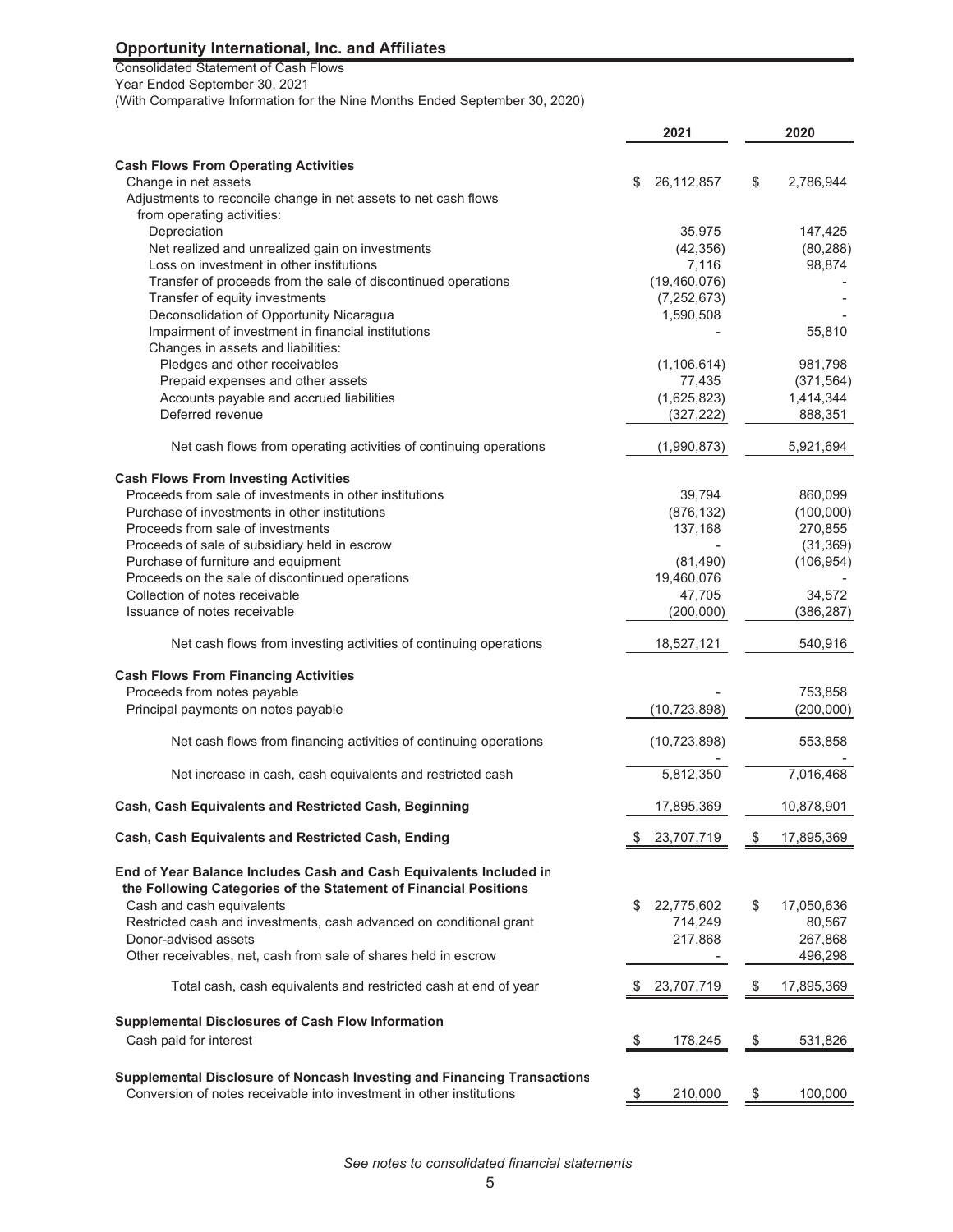Consolidated Statement of Functional Expenses Year Ended September 30, 2021

**Opportunity International, Inc. and Affiliates**<br>Consolidated Statement of Functional Expenses<br>Year Ended September 30, 2021<br>(With Summarized Comparative Information for the Nine Months Ended September 30, 2020) (With Summarized Comparative Information for the Nine Months Ended September 30, 2020)

|                                          |                |                | 2021                         |                |   |           |
|------------------------------------------|----------------|----------------|------------------------------|----------------|---|-----------|
|                                          |                |                | <b>Charitable Activities</b> |                |   |           |
|                                          | Yield          |                | General and                  |                |   | 2020      |
|                                          | to Program     | Fundraising    | Administrative               | Total          |   | Total     |
| mplementing partner operating expenses   | 5,242,381<br>ക | ക              | ക                            | 5,242,381<br>ക | ക | 2,917,342 |
| Support for Opportunity Inc.             | 123,237        |                |                              | 123,237        |   | 2,621,928 |
| Salaries and benefits                    | 7,791,170      | 3,179,029      | 766.933                      | 11,737,132     |   | 7,312,618 |
| Rent and utilities                       | 284,466        | 145,724        | 93,510                       | 523,700        |   | 280,21    |
| Travel and hosting                       | 542,050        | 92,095         | 30,831                       | 664,976        |   | 234,141   |
| Professional fees                        | 4,347,206      | 346,449        | 372,645                      | 5,066,300      |   | 2,223,545 |
| Miscellaneous expense                    | 1,427,532      | 35,747         | 39,237                       | 1,502,516      |   | 1,578,17  |
| Interest expense                         | 150,885        |                | 27,360                       | 178,245        |   | 531,826   |
| Telephone                                | 46,025         | 20,745         | 64,596                       | 131,366        |   | 84,461    |
| <b>Depreciation expense</b>              | 11,009         |                | 24,966                       | 35,975         |   | 147,425   |
| Board meetings and conferences           | 34,464         | 1,398          | 4,526                        | 40,388         |   | 6,068     |
| Supplies, printing, and office equipment | 996,499        | 57,995         | 155,996                      | 1,210,490      |   | 474,570   |
| Income tax expense                       | 99,303         |                |                              | 99,303         |   | 1,494     |
| Postage and shipping                     | 10,038         | 9,454          | 4,418                        | 23,910         |   | 6,872     |
| Training                                 | 310,431        | 22,863         | 26,212                       | 359,506        |   | 86,475    |
| Promotional materials                    | 17,731         | 2,714          | 8,360                        | 28,805         |   | 173,596   |
| Donor-advised grant expense              | 40,000         |                |                              | 40,000         |   | 50,000    |
| nsurance                                 | 66,688         |                | 45,942                       | 112,630        |   | 68,413    |
| Total expenses                           | \$21,541,115   | 3,914,213<br>↔ | 1,665,532<br>↔               | \$27,120,860   |   | \$799,156 |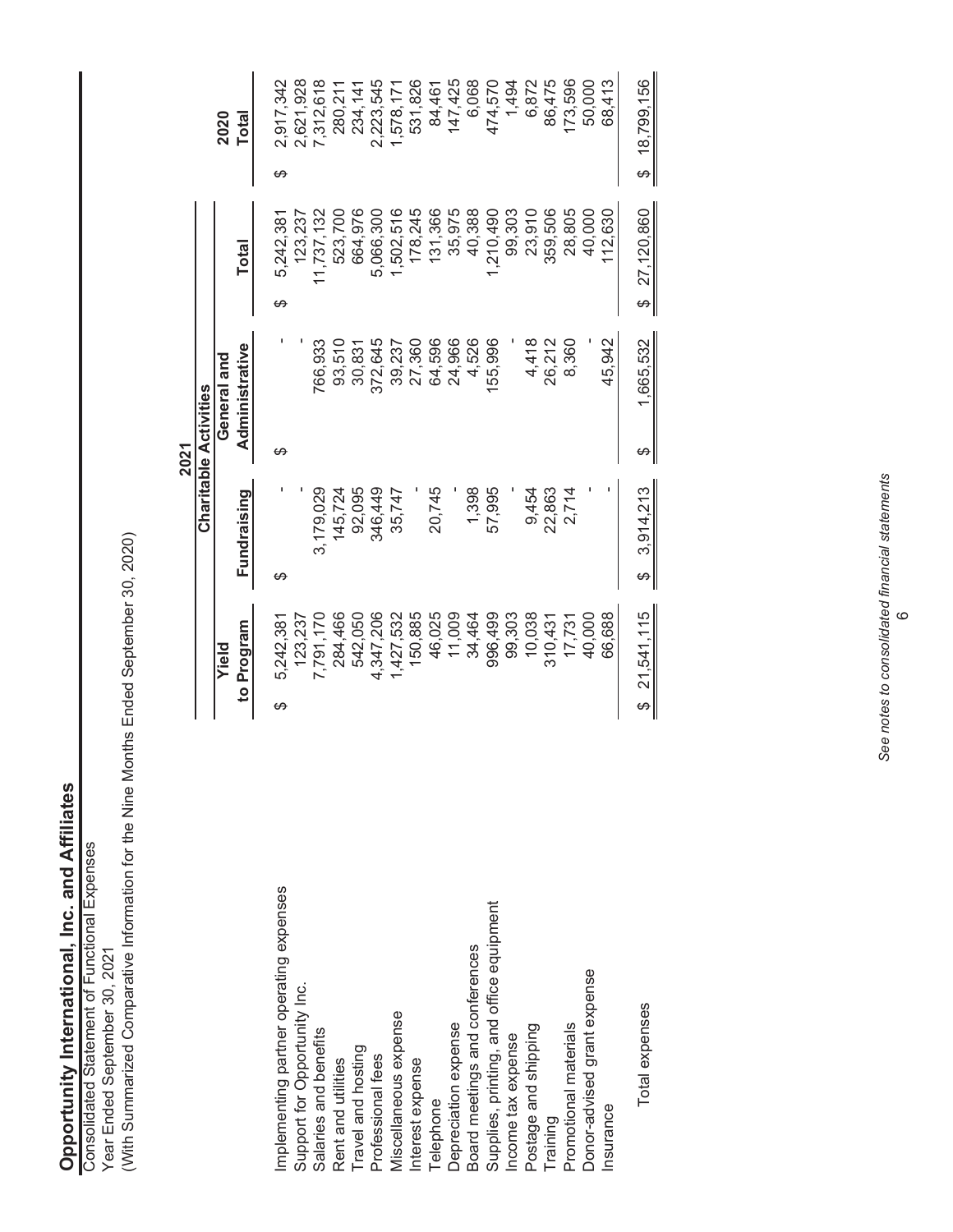# **1. Organization**

Opportunity International, Inc., d/b/a/ Opportunity International – U.S. (Opportunity), is a tax-exempt, publicly supported faith-based corporation. By providing financial solutions, support and training, we empower people living in poverty to build sustainable incomes, educate their children and escape generational poverty, in the process transforming their lives, their children's futures, and their communities. Opportunity's programs are financed through charitable donations, earned income from its banking operations, and from leveraging local funds provided by partner banks and other financial institutions.

Opportunity implements its programs through a worldwide network of staff, branches, subsidiary banks and local nongovernmental organizations, as well as local Implementing Partners—commercial and nonprofit and microfinance institutions. Opportunity maintains a minority equity interest in a number of key Implementing Partners to ensure a long-term alignment of interest in serving the poor. Additionally, such investments enable Opportunity to leverage local investor funds and debt to increase services and maximize the funds deployed to serve the economic needs of the poor. Opportunity uses its charitable donations to invest equity and to fund its direct operations, especially in its Education Finance, Agricultural Finance, Digital Financial Services and Monitoring & Evaluation programs.

Accounts of only the majority owned subsidiaries—banks and nongovernmental organizations—of Opportunity are included in the consolidated financial statements. These are listed below. Accounts of Implementing Partners, given that these are aligned but independent entities, are not included in these consolidated financial statements.

Opportunity, Inc., a nonprofit entity incorporated January 23, 2014, was established (i) to provide relief to the poor and to help end extreme poverty in the world by providing financial services to microfinance clients; (ii) to provide support and management services to partners; and (iii) to develop investment and global branding strategies for Opportunity partners. Opportunity, Inc. support members include Opportunity International U.S., Opportunity International Australia, Opportunity International United Kingdom, Opportunity International Germany and Opportunity International Canada. Support members raise funds in their respective countries and operate independently, are not legal subsidiaries of Opportunity and therefore not consolidated in the accompanying financial statements.

In November 2018, Opportunity, the other support members, and Opportunity, Inc. signed a memorandum describing our commitment to a shared vision and mission and collaborative relationships. Opportunity provides a majority of the funding for Opportunity, Inc.'s operations, along with providing accounting and management services. Total costs incurred by Opportunity, included in field program expenses on the consolidated statements of activities, related to education, digital financial services and Opportunity, Inc. are \$2,621,928 for the nine months ended September 30, 2020. For the year ended September 30, 2021 expenses related to the education and digital financial services programs are included in functional expense categories as these program teams report to Opportunity as of October 1, 2020.

Effective June 19, 2000, Opportunity incorporated Opportunity Transformation Investments (OTI), which is intended to invest in and hold ownership positions in microfinance institutions. OTI's board of directors is controlled by Opportunity. Accordingly, OTI and its controlled banks are consolidated in Opportunity's financial statements. If a controlling interest is acquired in more than one transaction at different dates, cost is determined separately for the percentage of ownership interest in net assets acquired at the date of each transaction. All intercompany transactions have been eliminated in consolidation.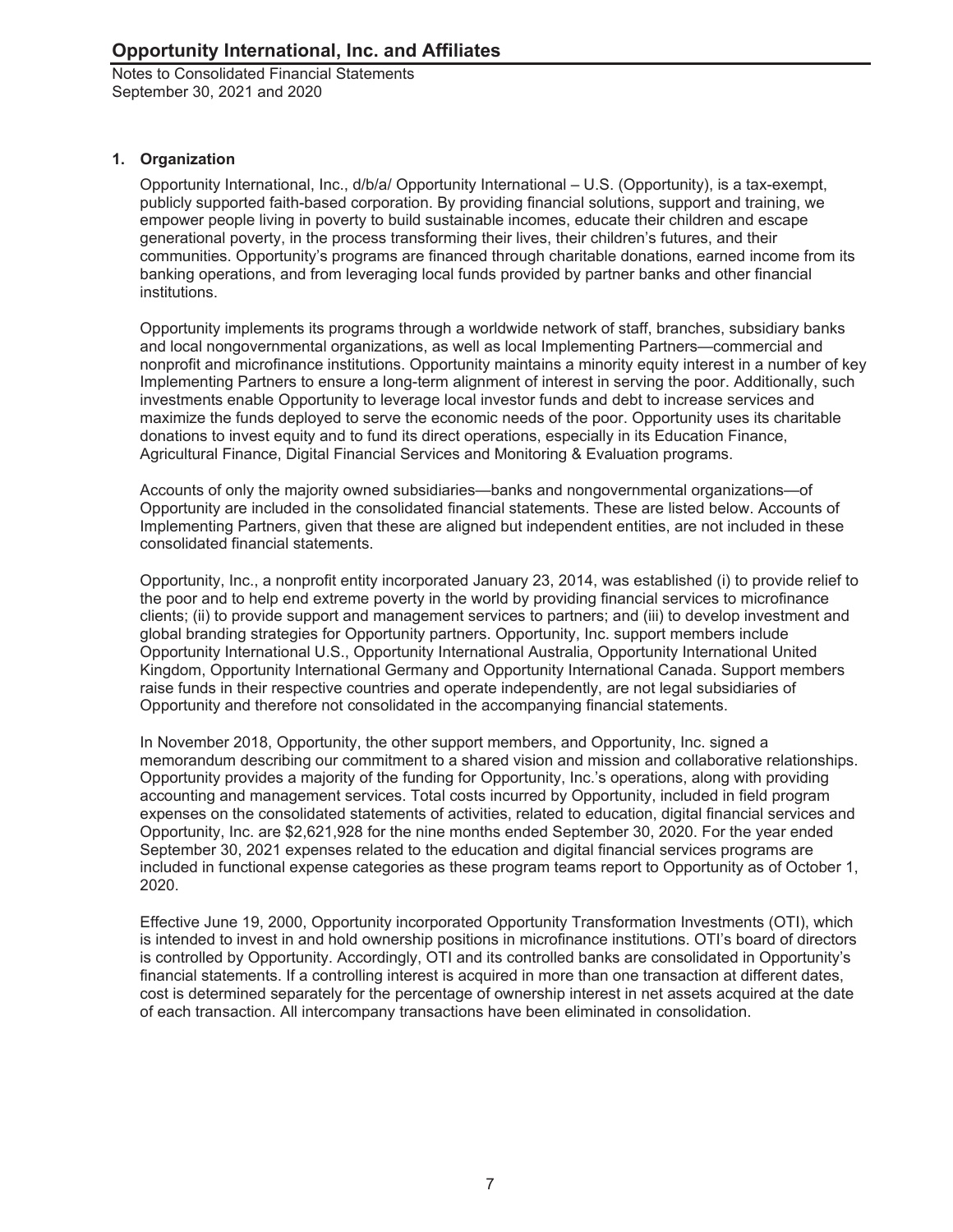The controlling interests in microfinance organizations included in discontinued operations as of September 30, 2021 and September 30, 2020 are as follows (note 7):

Opportunity Banka a.d. Novi Sad (Opportunity Bank Serbia) – As of September 30, 2021 and September 30, 2020, OTI owned 20% and 100% of the outstanding shares of Opportunity Bank Serbia, respectively. On November 19, 2020, OTI sold 78% of its shares of Opportunity Bank Serbia. In February 2021 OTI sold 2% of its shares to senior management of Opportunity Serbia reducing OTI's ownership to 20%. The remaining investment is carried within Opportunity's investments.

Opportunity International Savings & Loans Limited in Ghana (Opportunity Bank Ghana) – OTI owned 60.6% of the shares of Opportunity Bank Ghana as of September 30, 2021 and September 30, 2020. On November 10, 2020, the shareholders signed an agreement to sell 25% of the shares of Opportunity Bank Ghana. The agreement is subject to approval of the Bank of Ghana.

On January 23, 2014, OTI incorporated Opportunity International Nicaragua, Inc. (Opportunity Nicaragua) to (i) provide assistance in the operation and maintenance of agricultural processing plants in Nicaragua that can assist in local community development, improve agricultural methods, and provide assistance to poor farmers; (ii) assistance to local artisans in production, management, and marketing of their products based on principles of fair trade practices; (iii) support and develop community-led projects and promote leadership development among youth and adults in selected communities in Nicaragua; (iv) operation of technical schools to impart education and technical skills to needy children, youth, and/or adults in selected parts of Nicaragua; and (v) help to build local self-sufficiency for poor people with locally run, sustainable institutions. The assets and liabilities of Opportunity Nicaragua are included in September 30, 2020 charitable assets and liabilities on the consolidated statement of financial position, and the 2020 revenue and expenses of Opportunity Nicaragua are included in charitable activities on the consolidated statement of activities. In accordance with mutually agreed revisions to the by-laws of Opportunity Nicaragua, Opportunity no longer controls Opportunity Nicaragua effective October 1, 2020 and the financial statements of Opportunity Nicaragua were unconsolidated and are not included in the 2021 consolidated financial statements of Opportunity. The deconsolidation of Opportunity Nicaragua resulted in a decrease in net assets of \$1,590,508 which is included in discontinued operations in the consolidated statement of activities (Note 7). Opportunity continues to support Opportunity Nicaragua through active board representation and grant funds.

During 2017 and 2018 Opportunity incorporated entities in Ghana, Malawi, Rwanda, and Uganda. The nonprofits are controlled and funded by Opportunity to implement program work in the local communities. The assets and liabilities of the entities are included in charitable assets and liabilities on the consolidated statement of financial position, and the revenue and expenses are included in charitable activities on the consolidated statement of activities.

# **2. Summary of Significant Accounting Policies**

# **Basis of Presentation**

Opportunity's consolidated financial statements are prepared in accordance with U.S. generally accepted accounting principles and are presented on the accrual basis of accounting.

**Charitable Activities** – This category reports Opportunity's fundraising activities performed in the United States of America and global program implementation.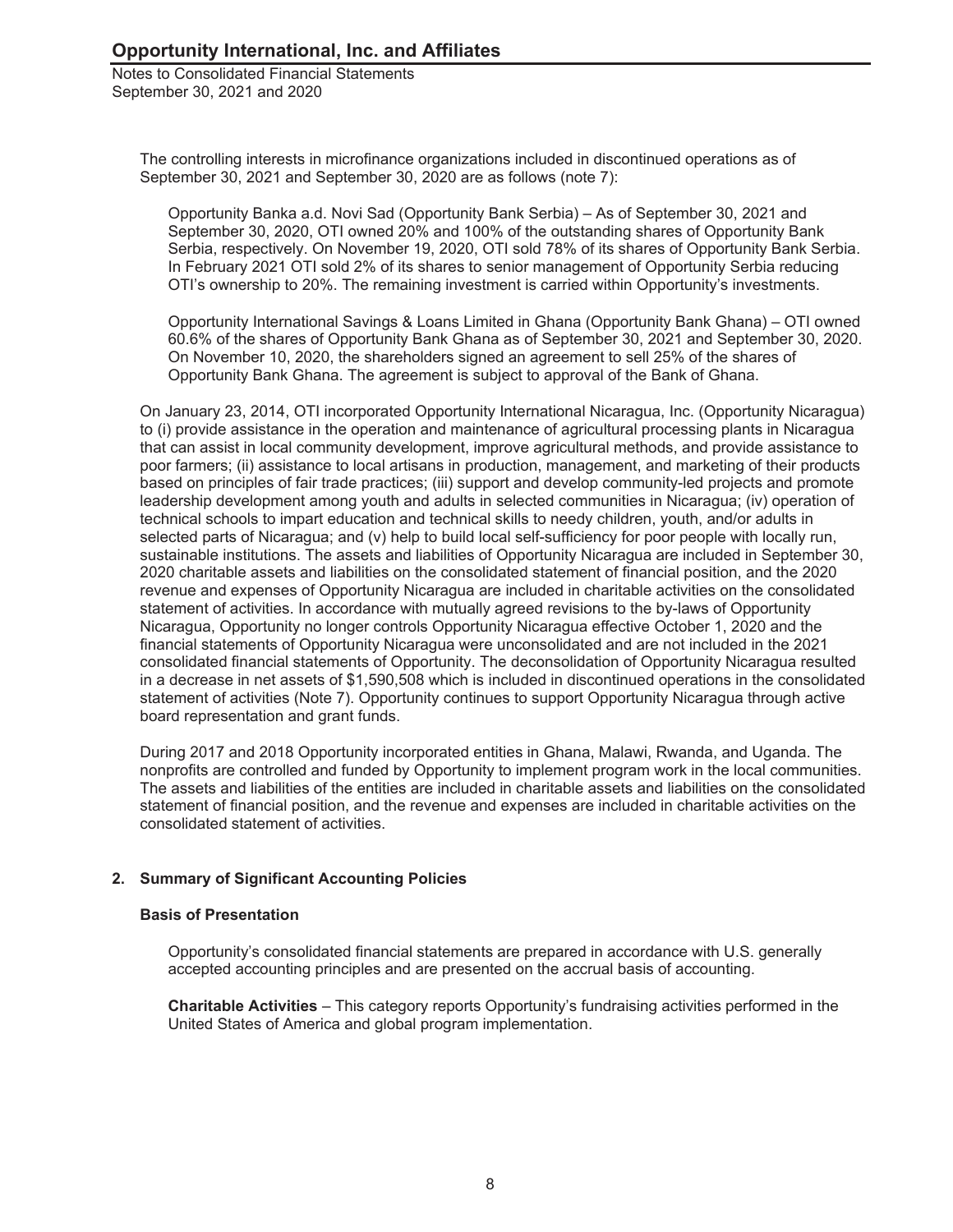> In order to ensure the observance of limitations and restrictions placed on the use of available resources, Opportunity maintains its accounts in accordance with the principles and practices of fund accounting. This is the procedure by which resources are classified into funds established according to their nature and purpose. For external reporting purposes, however, Opportunity's consolidated financial statements have been prepared to focus on the organization as a whole and to present balances and transactions classified in accordance with the existence or absence of donor-imposed restrictions.

> Net assets and related activities are classified as without donor restrictions or with donor restrictions as follows:

> **Without Donor Restrictions** – Net assets that are not subject to donor-imposed restrictions. Net assets without donor restrictions, which include capital and accumulated earnings or deficits at each subsidiary bank, consist of the following as of September 30, 2021 and 2020:

|                                                                                         | 2021            | 2020             |
|-----------------------------------------------------------------------------------------|-----------------|------------------|
| Net assets without donor restrictions of continuing<br>operations:                      |                 |                  |
| <b>Opportunity International, United States</b>                                         | 24,556,031<br>S | (3,926,107)<br>S |
| Subtotal, continuing operations                                                         | 24,556,031      | (3,926,107)      |
| Net assets without donor restrictions of disposal group<br>classified as held for sale: |                 |                  |
| Opportunity Bank Serbia                                                                 |                 | 32,661,865       |
| Opportunity Bank Ghana                                                                  | 5,364,654       | 3,720,541        |
| Subtotal, disposal group                                                                | 5,364,654       | 36,382,406       |
| Total                                                                                   | 29,920,685      | 32,456,299       |

The net assets of the banks, net of noncontrolling interest, are without donor restrictions as they are not subject to donor restrictions; however, banking regulators in each jurisdiction have minimum capital requirements, which could limit access to these net assets.

**With Donor Restrictions** – Net assets that are subject to donor-imposed restrictions that will be met either by actions of Opportunity or by the passage of time. Net assets with donor restrictions are available for the following purposes or periods as of September 30, 2021 and 2020:

|                              |    | 2021       | 2020            |
|------------------------------|----|------------|-----------------|
| Pledges receivable, net      | \$ | 5,922,565  | \$<br>4,815,951 |
| Programs in Latin America    |    | 648,630    | 510,830         |
| Programs in Asia             |    | 512,437    | 581,053         |
| Programs in Africa           |    | 749.291    | 678,260         |
| Education finance programs   |    |            | 1,436,562       |
| Agriculture finance programs |    | 4,257,674  | 4,757,061       |
| Other programs               |    | 4,212,457  | 5,892,618       |
| Total                        | S  | 16,303,054 | 18,672,335      |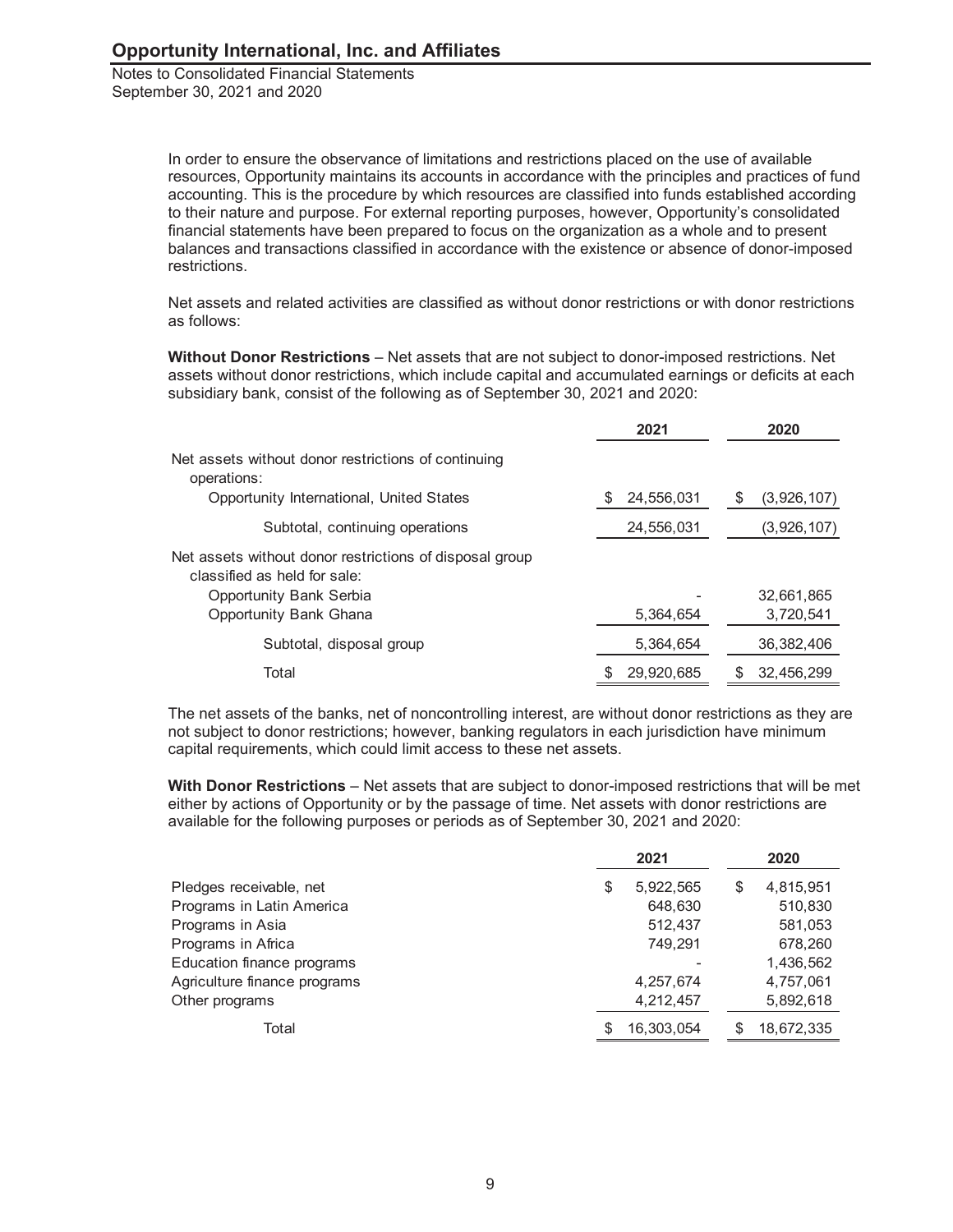Notes to Consolidated Financial Statements September 30, 2021 and 2020

> Net assets were released from donor restrictions during the year ended September 30, 2021 and the period from January 1 to September 30, 2020 by incurring expenses satisfying the restricted purposes or by occurrence of other events specified by the donors as follows:

|                              |    | 2021       |   | 2020      |
|------------------------------|----|------------|---|-----------|
| Programs in Africa           | \$ | 1,464,833  | S | 1,077,536 |
| Programs in Latin America    |    | 1,579,918  |   | 1,253,768 |
| Programs in Asia             |    | 1,306,029  |   | 291,018   |
| Education finance programs   |    | 4,591,810  |   | 2,211,292 |
| Agriculture finance programs |    | 2,924,553  |   | 1,005,017 |
| Other programs               |    | 4,916,198  |   | 2,043,548 |
| Total                        | S. | 16,783,341 |   | 7,882,179 |

**Banking Activities** – This category reports the consolidated results of the commercial banks in which OTI has investments of greater than 50% or a controlling interest. Assets and liabilities of foreign investments are translated at year-end exchange rates, with the related translation adjustments reported as a change in net assets without donor restrictions. Income statement accounts are translated at the average exchange rate during the period. Minority investors own portions of the microfinance institutions that OTI has a controlling interest in: Opportunity Bank Ghana. The outside investors' shares are shown in Opportunity's consolidated financial statements as noncontrolling interest.

### **Revenue and Expense**

Revenue is reported as an increase in net assets without donor restrictions unless use of the related assets is limited by donor-imposed restrictions. Expenses are reported as decreases in net assets without donor restrictions. Gains and losses on investments and other assets or liabilities are reported as increases or decreases in net assets without donor restrictions unless their use is restricted by explicit donor stipulation or law.

Private gifts, including unconditional pledges, are recognized in the period received. Conditional pledges, that is, those with a measurable performance or other barrier, and a right of return, are not recognized until the conditions on which they depend are met. Contributions of assets other than cash are recorded at estimated fair value. Contributions to be received after one year are discounted at an appropriate discount rate commensurate with the risks involved. Amortization of discount is recorded as additional contribution revenue in accordance with donor-imposed restrictions, if any, on the contributions. An allowance for doubtful pledges receivable is provided based upon management's judgment considering such factors as prior collection history, type of contribution, and nature of fundraising activity. Contributions received with donor-imposed restrictions are reported as revenue of the net asset without restrictions class if those restrictions are met within the same year as received. Donor-restricted contributions received and whose restrictions were met within the same year were \$9,227,150 and \$4,702,076 in 2021 and 2020, respectively.

Revenue from government grant and contract agreements is recognized as it is earned through expenditure or satisfaction of agreed deliverables in accordance with the agreements. Amounts received in advance of expenditure are recorded as deferred revenue until recognized over the grant period.

The consolidated results of the banks presented in the accompanying consolidated financial statements recognize fee and commission income for the services provided by each bank. Fee and commission income are recognized when the related service is performed. Loan fees are offset by the costs of originating such loans.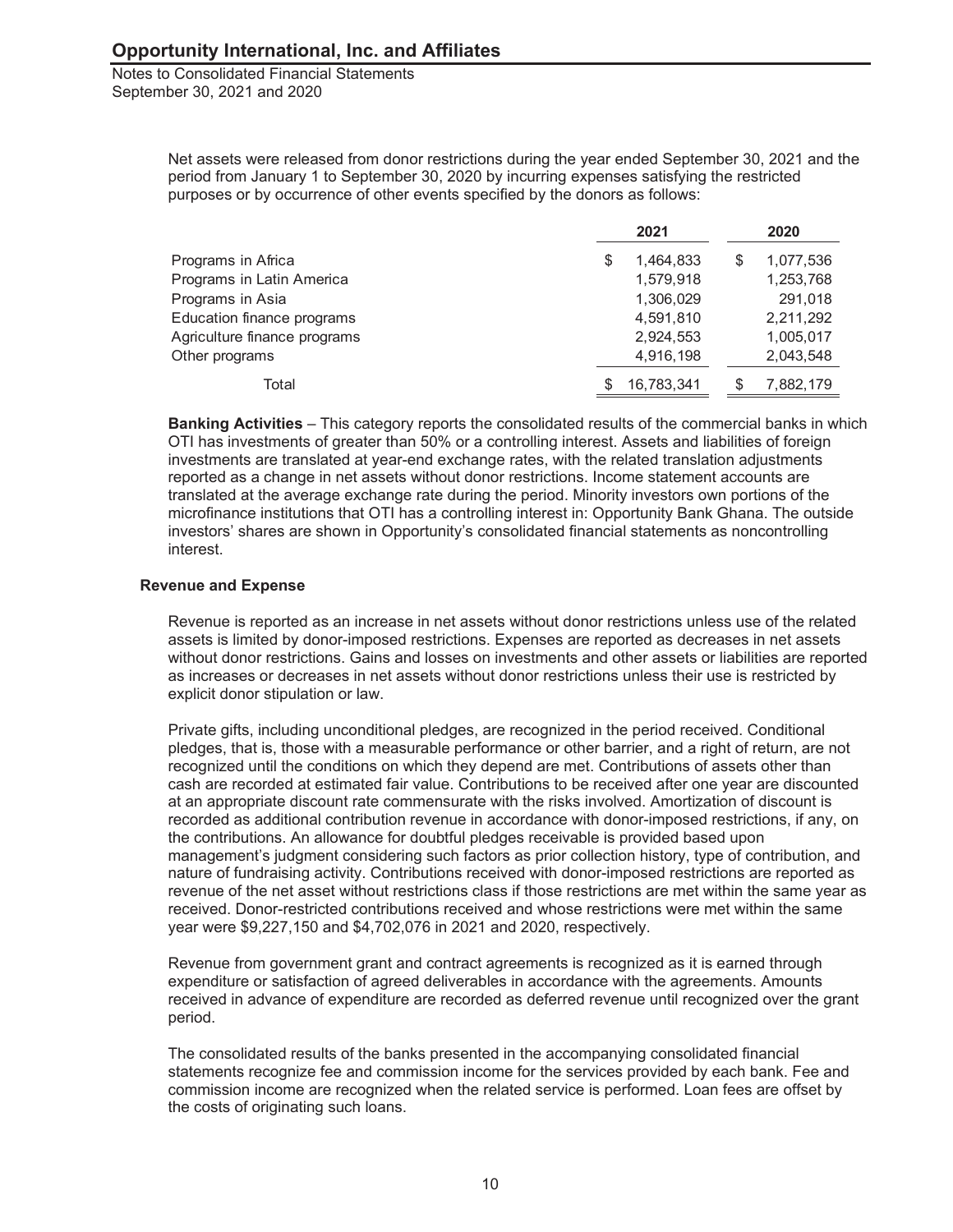> Opportunity records in-kind support for contributed equipment and contributed professional services. Contributed equipment and services are recorded at fair value. Opportunity recorded \$195,575 and \$331,963 as private contribution revenue in the accompanying consolidated statement of activities, and the corresponding amount was included as fundraising travel expense and professional fees in field program expenses in the accompanying consolidated statement of activities for 2021 and 2020, respectively.

### **Change of Fiscal Year**

Opportunity changed its fiscal year end to September 30 from December 31 in 2020. The statement of financial position is as of September 30, 2021 with comparative balances as of September 30, 2020. The Statements of Activities, Functional Expenses and Cash Flows is for the year ended September 30, 2021 and comparative summary totals for the nine months from January 1 to September 30, 2020. 2020 is a short period as this is the first fiscal period ended September 30. The 2020 comparative statements are for nine months ended September 30, 2020 and may not be directly comparable.

# **Use of Estimates**

The preparation of consolidated financial statements in conformity with U.S. generally accepted accounting principles requires management to make estimates and assumptions that affect the reported amounts of assets and liabilities and disclosure of contingent assets and liabilities at the date of the consolidated financial statements and the reported amounts of revenue and expenses during the reporting period. Actual results may differ from those estimates.

### **Cash and Cash Equivalents**

Cash and cash equivalents consist of cash and highly liquid, short-term investments with original maturities of 90 days or less.

### **Cash and Investments with Donor Restrictions**

Cash and investments with donor restrictions at September 30, 2021 and 2020 consist of investments to support the annuity obligation and loan guarantees.

### **Investments**

Investments in securities are reported at fair value based on quoted market prices for publicly traded securities and estimates provided by investment managers for nonmarketable investments in certain closely held companies. Donated investments are recorded at fair value at the date of the gift and based on Opportunity's investment policy, are generally liquidated within 30 days.

### **Investment in Financial Institutions**

Investments in financial institutions in which OTI holds less than 50% or does not have control but still maintains significant influence are recorded using the equity method of accounting. Accordingly, the initial investment is increased or decreased by Opportunity's proportionate share of income or loss.

OTI reviews investments in financial institutions for impairment whenever events or changes in circumstances indicate the carrying amount of the investment may not be recoverable. OTI recognized impairment losses on its investments in financial institutions of \$0 and \$55,810 in the periods ended September 30, 2021 and 2020, respectively.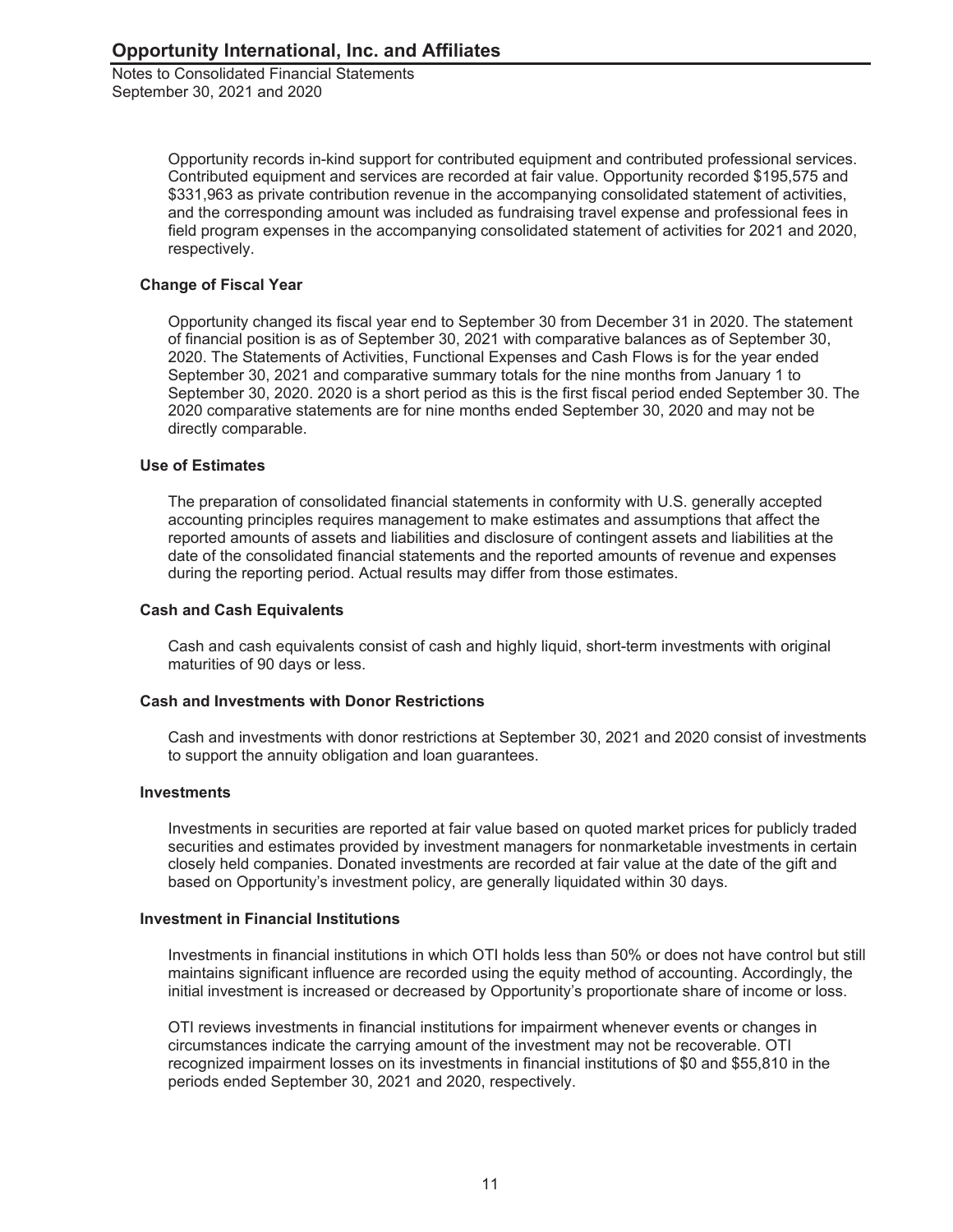### **Allowance for Loan Losses on Assets of Disposal Group Classified as Held for Sale**

Allowances have been established for loan losses that are probable as of the statement of financial position date. While the allowance calculation varies by country, each OTI member assesses exposure to its loan portfolio on both an individual and group level. Individually significant loans are evaluated for specific impairment based on management's best estimate of the timing and amount of future cash flows that will be collected. Groups of loans with similar credit risk characteristics that are not individually significant are collectively evaluated for impairment on the basis of historical loss experience adjusted for current economic conditions, the value of the underlying collateral, and management's judgment.

Management believes that these allowances represent the best estimate of the credit losses inherent in the loan portfolio. While management uses available information to recognize losses on loans, future additions to the allowances may be necessary based on changes in economic or political conditions or significant changes in the borrower's financial position. OTI monitors credit risk exposure by product and by customer and regularly reviews the methodology and assumptions used for estimating future cash flows in order to reduce any differences between loss estimates and actual loss experience.

A loan is considered impaired when it is probable that all principal and interest amounts due will not be collected in accordance with the loan's contractual terms. Impairment is recognized by recording an allowance for loan losses (or specific reserves) to such a loan to the extent that the recorded investment of an impaired loan exceeds its value. A loan's value is based on the loan's underlying collateral or the calculated present value of projected cash flows discounted at the contractual interest rate. Allowance or specific reserves on impaired loans are considered in relation to the overall adequacy of the allowance for loan losses, and adjustments are made to the provision for loan losses as deemed necessary.

The recorded investment in impaired loans is periodically adjusted to reflect cash payments, changes in underlying collateral values, revised estimates of future cash flows, and increases in the present value of expected future cash flows due to the passage of time. Cash payments representing interest income are reported as such. Other cash payments are reported as reductions in recorded investment. Increases or decreases due to changes in estimates of future payments and the passage of time are considered in relation to the overall adequacy of the allowance for loan losses.

### **Building, Furniture and Equipment**

Building, furniture and equipment are recorded at cost and depreciated on a straight-line basis over their estimated useful lives of 3-7 years. Accumulated depreciation on leasehold improvements, furniture, and equipment of charitable activities was \$235,274 and \$1,176,826 at September 30, 2021 and 2020, respectively.

# **Charitable Gift Annuities**

Opportunity has a gift annuity program whereby it enters into irrevocable contracts with certain donors. Opportunity agrees to make payments to donors at prescribed intervals over the life of the donor. The assets received are recorded at their fair value, and the related liability is recorded as an annuity obligation. Annuity obligations are recorded at the present value of expected future payments based on the Internal Revenue Service (IRS) mortality tables and the prevailing interest rate. A discount rate of 1.0% and 0.4% was utilized as of September 30, 2021 and 2020, respectively. The difference is classified as contributions without donor restrictions on the consolidated statement of activities and changes in net assets. Opportunity maintains charitable gift annuities in a separate portfolio, and the assets are invested in accordance with applicable state laws.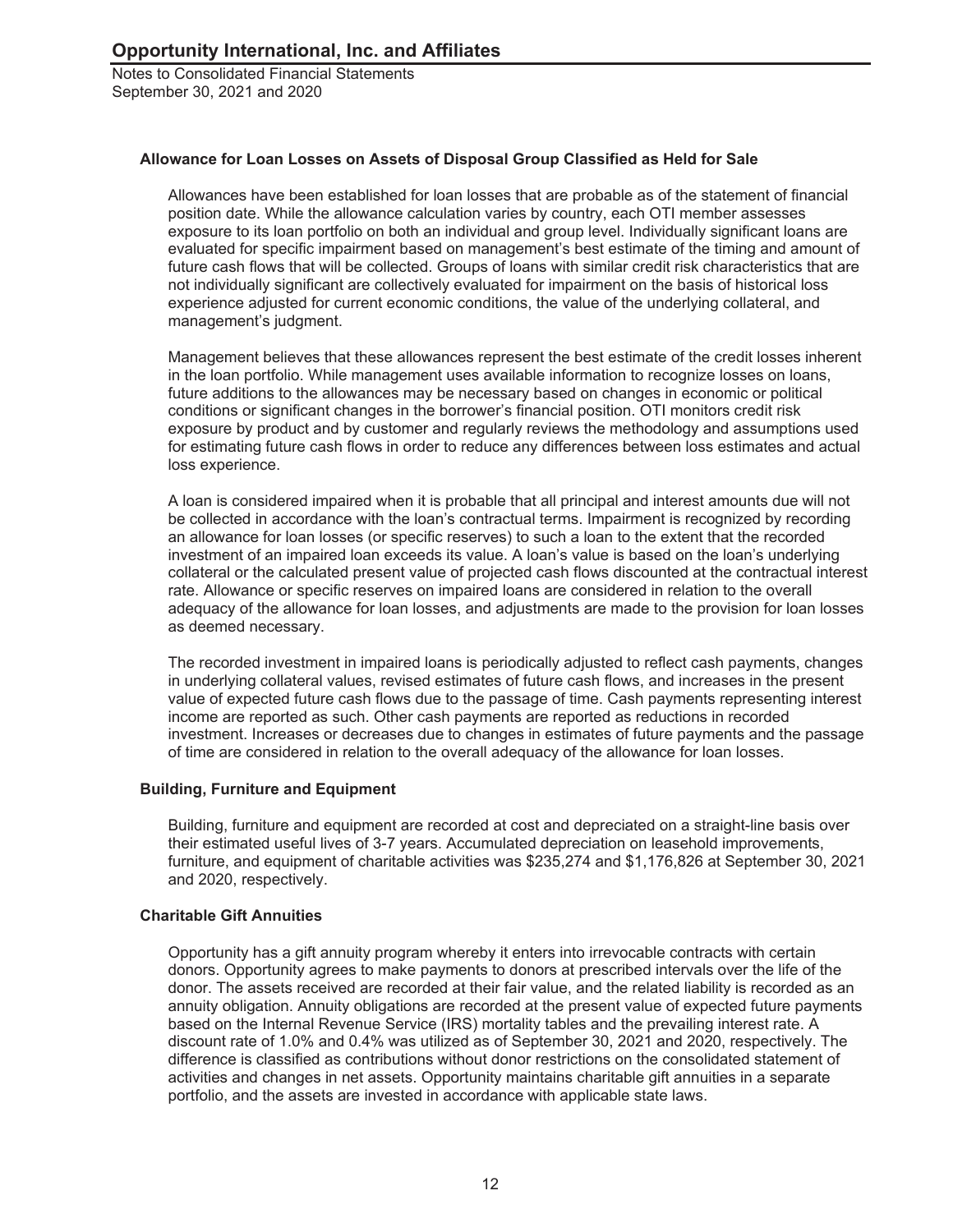# **Expense Allocation**

Costs of providing program and support services have been reported on a functional basis in the statement of functional expenses. Costs have been allocated between the various program and support services as follows: salaries and wages and employee benefits are allocated based on time and effort and occupancy costs are allocated based on employee headcount. All other expenses are directly assigned to a functional classification based on the nature of the activity. Although the methods of allocation used are considered appropriate, other methods could be used that would produce different amounts.

# **Income Taxes**

Opportunity and OTI have received determination letters from the IRS indicating that they are exempt from federal income taxes under Section 501(c)(3) of the Internal Revenue Code, as amended. Accordingly, Opportunity and OTI are not subject to income taxes except to the extent it has taxable income from activities that are not related to its exempt purpose. No provision for federal or state income taxes has been made as Opportunity and OTI are not engaged in any unrelated business income activities. Opportunity and OTI believe they have taken no significant uncertain tax positions as of September 30, 2021 and 2020.

The microfinance institutions included in the accompanying consolidated financial statements pay taxes in accordance with their respective country's laws at the rate of 25% of taxable income and current tax expense is recorded for these amounts. Income tax expense is included in gain (loss) from discontinued activities on the consolidated statement of activities. Income taxes for the overseas for-profit microfinance institutions are accounted for under the asset-and-liability method. Deferred taxes and liabilities are recognized for the future consequences attributable to differences between the consolidated financial statement carrying amounts of existing assets and liabilities and their respective tax bases and tax carryforwards. Deferred tax assets and liabilities are measured using currently enacted tax rates. The effect on deferred tax assets and liabilities of a change in tax rates is recognized in income in the period that includes the enactment date.

# **Comparative Financial Information**

The consolidated financial statements include certain prior year summarized comparative information in total but not by net asset class. Such information does not include sufficient detail to constitute a presentation in conformity with U.S. generally accepted accounting principles. Accordingly, such information should be read in conjunction with Opportunity's consolidated financial statements for the nine months ended September 30, 2020, from which the summary information was derived.

# **Recently Issued Accounting Standards Not Yet Adopted**

In February 2016, the FASB issued ASU No. 2016-02, *Leases (Topic 842)*. This guidance establishes the principles that lessees and lessors shall apply to report useful information to users of the financial statements about the amount, timing, and uncertainty of cash flows arising from a lease for more transparency and comparability among organizations. The core principle of the new guidance is that a lessee should recognize the assets and liabilities that arise from leases. Additional guidance was issued in July 2018 under ASU No. 2018-10, *Codification Improvements for Topic 842, Leases Topic 842)*. In June 2020, the FAS issued ASU No. 2020-05, *Revenue from Contracts with Customers (Topic 606)* and *Leases (Topic 842)*, which deferred the effective date of ASU No. 2016- 02 to fiscal years beginning after December 15, 2021 for not-for-profits. Opportunity is currently evaluating the effect that ASU No. 2016-02 will have on its consolidated financial statements and related disclosures.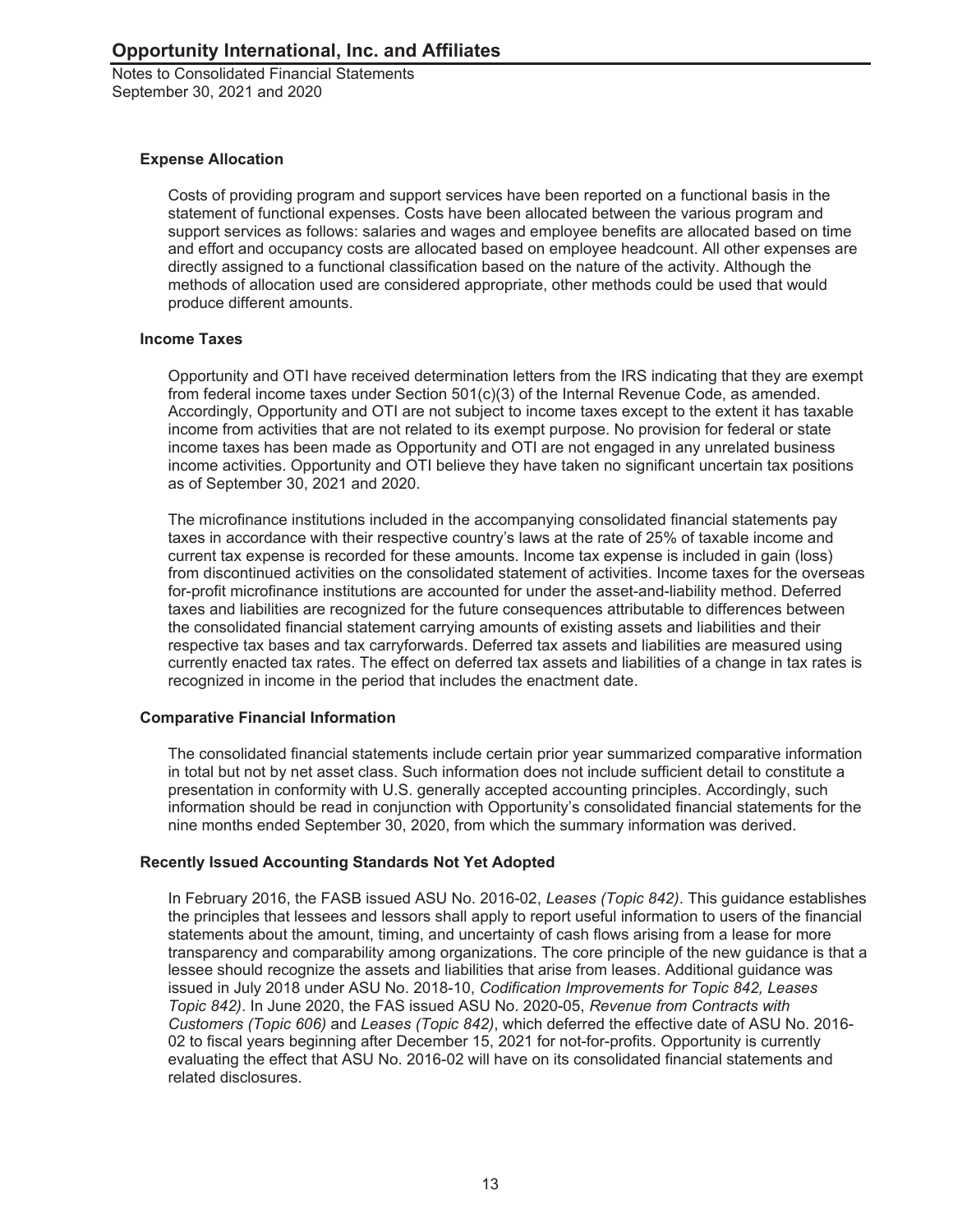> In September 2020, the FASB issued ASU No. 2020-07, *Not-for-Profit Entities (Topic 958) Presentation and Disclosures by Not-for-Profit Entities for Contributed Nonfinancial Assets*. ASU No. 2020-07 improves financial reporting by providing new presentation and disclosure requirements about contributed nonfinancial assets, including additional disclosure requirements for recognized contributed services. The standard will be required to be applied retrospectively for annual periods beginning after June 15, 2021. Opportunity is currently evaluating the effect that ASU No. 2020-07 will have on its consolidated financial statements and related disclosures.

### **Risks and Uncertainties**

The spread of COVID-19 is worldwide, dislocating the capital markets and affecting every industry. As of May 17, 2022, Opportunity has effectively responded to the pandemic by maintaining business continuity. Opportunity further believes that it is well-positioned to weather current market volatilities and business disruptions related to the pandemic. However, there is considerable uncertainty around both the severity and the duration of the COVID-19 outbreak, and for that reason the future financial and other impacts of the pandemic cannot reasonably be estimated at this time.

### **Reclassifications**

Certain reclassifications have been made in the 2020 consolidated financial statements to conform to the 2021 presentation.

### **3. Liquidity and Availability**

Opportunity has various practices in place to ensure sufficient resources are available to fund the general obligations, including general expenditures, liabilities, and other obligations as they become due. In general, Opportunity uses the cash and other financial assets collected during the year to fund expenses for the same year.

Cash and other financial assets (excluding discontinued operations) available within one year at September 30, 2021 and 2020:

|                                   | 2021             | 2020            |
|-----------------------------------|------------------|-----------------|
| Financial assets at year-end:     |                  |                 |
| Cash and cash equivalents         | \$<br>22,775,602 | 17,050,636<br>S |
| Pledges receivable, net           | 5.922.565        | 4.815.951       |
| Investments, at fair value        | 1,528,399        | 1,666,697       |
| Notes receivable, net             | 294.010          | 351,715         |
| Other receivables, net            |                  | 1, 111, 145     |
| Total financial assets            | 30,520,576       | 24,996,144      |
| Less commitments beyond one year: |                  |                 |
| Pledges receivable, net           | (2,905,213)      | (2, 231, 994)   |
| Total available within one year   | 27,615,363       | 22,764,150      |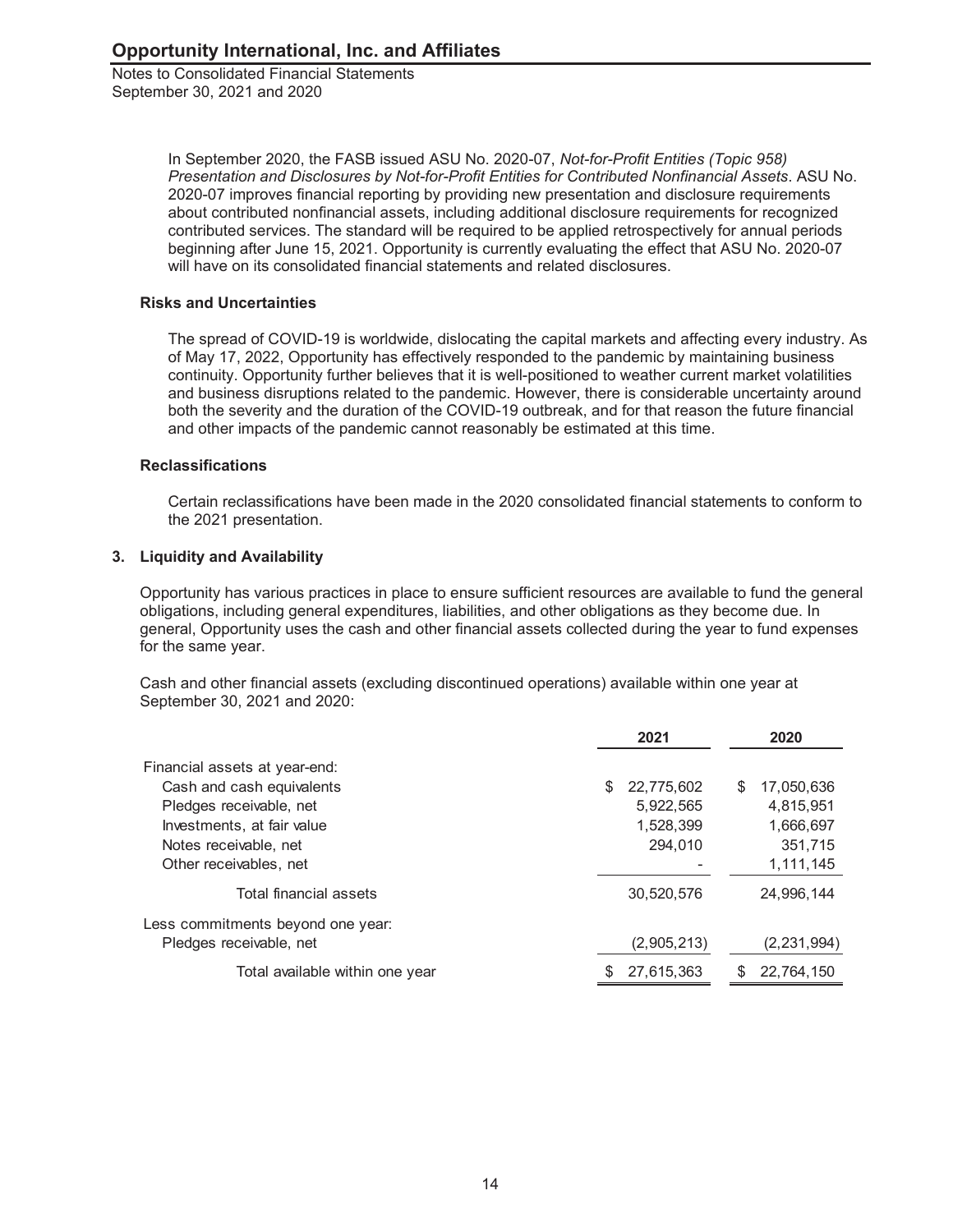# **4. Fair Value of Financial Instruments**

Opportunity follows ASC Topic 820, Fair Value Measurement, as amended, which requires use of a fair value hierarchy that prioritizes the inputs to valuation techniques used to measure fair value into three broad levels: quoted market prices in active markets for identical assets or liabilities (Level 1); inputs other than quoted market prices that are observable for the asset or liability, either directly or indirectly (Level 2); and unobservable inputs for an asset or liability (Level 3).

Opportunity's notes receivable, other receivables, and notes payable in the accompanying consolidated financial statements are generated by the charitable activities of Opportunity. The terms of these notes and loans are not commensurate with current market terms in a commercial environment, as they are executed for the purpose of furthering Opportunity's mission. Fair value cannot be determined for these notes and loans due to their charitable nature and they are carried at book value in Opportunity's consolidated financial statements.

Unconditional pledges are recognized initially at fair value as contribution revenue in the period such promises are made by donors. Fair value is estimated giving consideration to anticipated future cash receipts (after allowance is made for uncollectible contributions) and discounting such amounts at a risk-adjusted rate commensurate with the duration of the donor's payment plan. These inputs to the fair value estimate are considered Level 3 in the fair value hierarchy. In subsequent periods, the discount rate is unchanged and the allowance for uncollectible contributions is reassessed and adjusted if necessary.

Opportunity's other financial instruments, including cash and cash equivalents, accrued interest and expenses, and deferred revenue, are carried at historical cost, which approximates their fair values because of the short-term nature of these instruments. At September 30, 2021 and 2020, Opportunity's cash and investments and investment securities are accounted for at fair value using the fair value hierarchy of ASC Topic 820 and investments measured at net asset value are as follows:

|                                                      |                 |    | <b>September 30, 2021</b> |               |               |
|------------------------------------------------------|-----------------|----|---------------------------|---------------|---------------|
|                                                      | Level 1         |    | Level 2                   | Level 3       | Total         |
| Money market funds, unrestricted cash<br>equivalents | \$<br>253.013   | \$ |                           | \$<br>۰       | \$<br>253,013 |
| Money market funds, restricted cash                  |                 |    |                           |               |               |
| equivalents                                          | 782,255         |    |                           |               | 782,255       |
| Common stock                                         | 16,970          |    |                           |               | 16,970        |
| Other investments                                    |                 |    |                           | 160,467       | 160,467       |
| Investments in the fair value hierarchy              | 1,052,238       |    |                           | 160.467       | 1.212.705     |
| Investments measured at net asset value              |                 |    |                           |               | 1,098,598     |
| Total investments                                    | \$<br>1,052,238 | S  |                           | \$<br>160,467 | \$2,311,303   |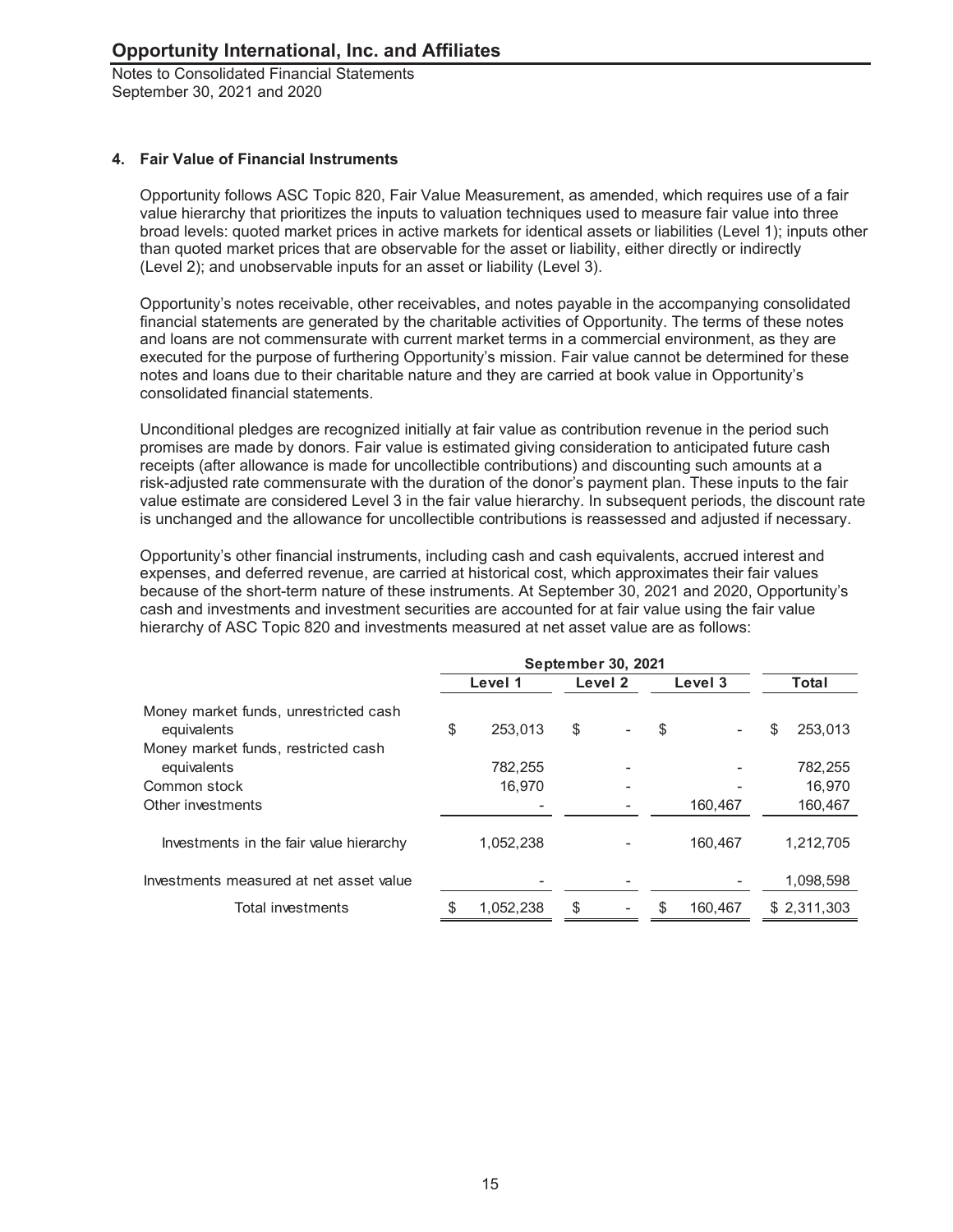Notes to Consolidated Financial Statements September 30, 2021 and 2020

|                                                      |                 | <b>September 30, 2020</b> |         |               |
|------------------------------------------------------|-----------------|---------------------------|---------|---------------|
|                                                      | Level 1         | Level 2                   | Level 3 | Total         |
| Money market funds, unrestricted cash<br>equivalents | \$<br>459.851   | \$                        | \$      | \$<br>459.851 |
| Money market funds, restricted cash<br>equivalents   | 738,769         |                           |         | 738,769       |
| Common stock                                         | 7,122           |                           |         | 7,122         |
| Other investments                                    |                 |                           | 160,467 | 160,467       |
| Investments in the fair value hierarchy              | 1,205,742       |                           | 160.467 | 1.366.209     |
| Investments measured at net asset value              |                 |                           |         | 1,243,732     |
| Total investments                                    | \$<br>1,205,742 | \$                        | 160.467 | \$2,609,941   |

In accordance with the fair value measurements and disclosures guidance, the following table presents the category, fair value, redemption frequency, and redemption notice period for Opportunity's investments, the fair values of which are estimated using the net asset value per share as of September 30, 2021 and 2020. Opportunity has a remaining commitment of \$5,966 related to the below investments.

|                                 | 2021      | 2020      | <b>Redemption</b><br><b>Frequency</b> | <b>Redemption</b><br><b>Notice Period</b> |
|---------------------------------|-----------|-----------|---------------------------------------|-------------------------------------------|
| Private equity fund *           | 291.071   | 257.202   | N/A                                   | N/A                                       |
| SEAF Serbia Impact Fund B.V. ** | 807.527   | 986,530   | N/A                                   | N/A                                       |
| Total                           | 1,098,598 | 1,243,732 |                                       |                                           |

\* The fund is a closed private equity fund focused on early stage investments in the healthcare sector. \*\* The fund makes investments in companies organized and conducting business in the Republic of Serbia.

### **5. Investments and Investment in Other Institutions**

Investments consist of the following as of September 30, 2021 and 2020:

|                                 | 2021 |           |  | 2020      |
|---------------------------------|------|-----------|--|-----------|
| Short-term investments          | S    | 703.902   |  | 673.045   |
| SEAF Serbia Impact Fund B.V.    |      | 807.527   |  | 986,530   |
| Common stock                    |      | 16.970    |  | 7.122     |
| Total investments at fair value |      | 1.528.399 |  | 1,666,697 |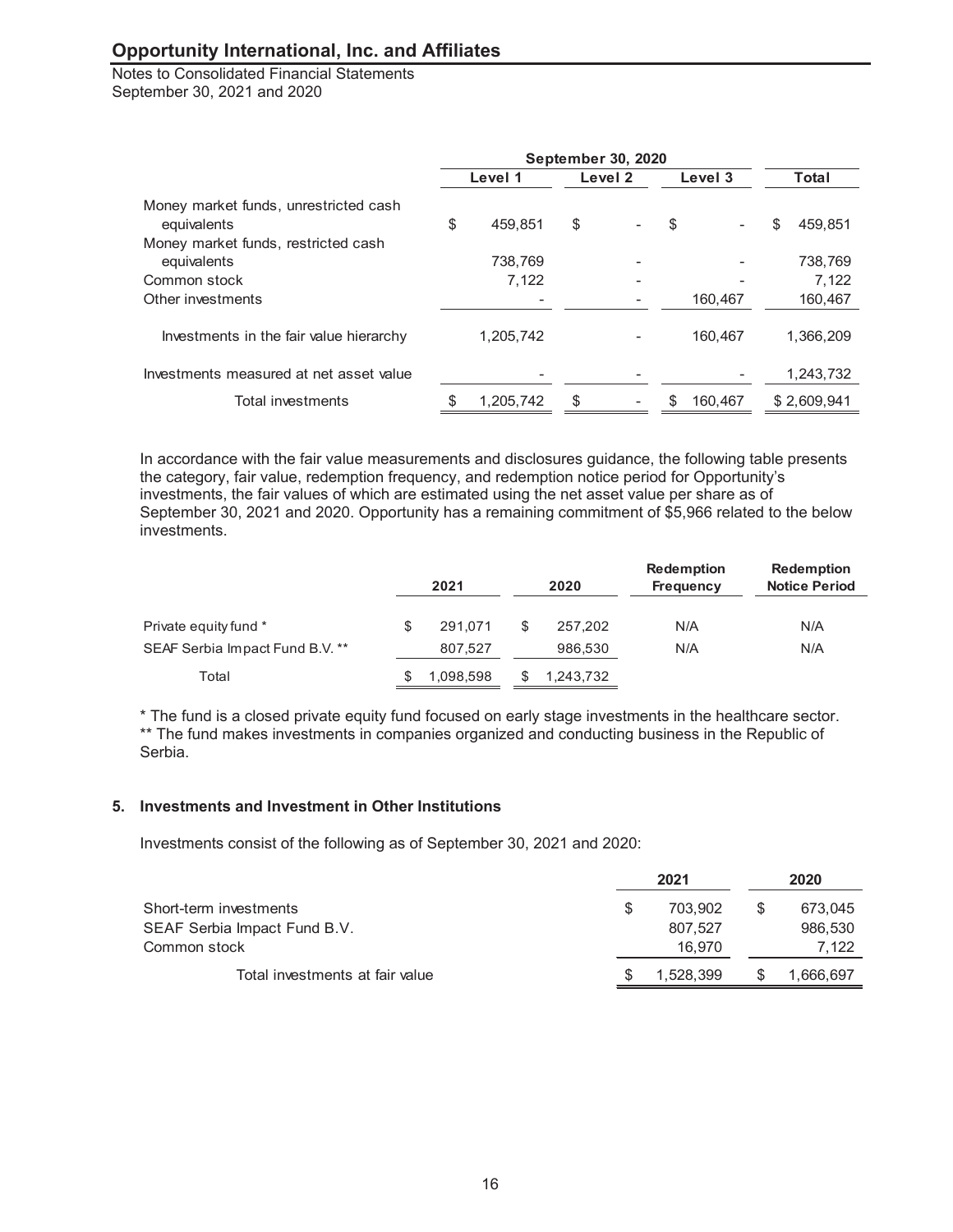Notes to Consolidated Financial Statements September 30, 2021 and 2020

Investment loss, net of eliminations, from charitable activities for the year ended September 30, 2021 and the period from January 1 to September 30, 2020 consists of the following:

|                                     | 2021 |            |   | 2020       |  |  |
|-------------------------------------|------|------------|---|------------|--|--|
| <b>Dividends</b>                    | \$   | 2.775      | S | 196        |  |  |
| Realized gain on investments        |      | 146.786    |   | 311,237    |  |  |
| Unrealized loss on investments      |      | (104, 430) |   | (230, 949) |  |  |
| Equity loss from other institutions |      | (7, 116)   |   | (130,637)  |  |  |
| (Gain) loss on investments, net     | S    | 38.015     |   | (50, 153)  |  |  |

Opportunity and OTI hold varying noncontrolling interests in other institutions as follows:

|                                                                 | 2021       |   | 2020      |
|-----------------------------------------------------------------|------------|---|-----------|
| MFX Solutions, LLC. (0 and 0.2% respectively)                   | \$         | S | 39.794    |
| Growing Opportunity Finance (India) Pvt. Ltd (0.8%)             | 55.547     |   | 55.547    |
| Dia Vikas Capital Pvt. Ltd-India (9.9% and 10.5%, respectively) | 3,542,199  |   | 3,491,889 |
| Opportunity Bank Uganda Limited (42.5% and 35.4%, respectively) | 3,354,590  |   | 3,338,520 |
| COOP ASPIRE (2.3%)                                              | 100.000    |   | 100,000   |
| 3 Bank (formerly Opportunity Bank Serbia) (20%)                 | 8,265,309  |   |           |
| Total investment in other institutions                          | 15,317,645 |   | 7,025,750 |

Equity loss from the investment in other institutions (including \$55,810 impairment in 2020) consists of the following:

|                                               | 2021        | 2020 |            |  |
|-----------------------------------------------|-------------|------|------------|--|
| MFX Solutions, LLC.                           | \$          | S    | 13.140     |  |
| Growing Opportunity Finance (India) Pvt. Ltd. |             |      | 14,837     |  |
| Dia Vikas Capital Pvt. Ltd, India             | 50.310      |      | 232,838    |  |
| VisionFund DRC                                |             |      | (402, 602) |  |
| Opportunity Bank Uganda Limited               | (1,070,062) |      | 11.150     |  |
| 3 Bank (formerly Opportunity Bank Serbia)     | 1,012,636   |      |            |  |
| Total equity loss from other institutions     | (7, 116)    | S    | (130,637)  |  |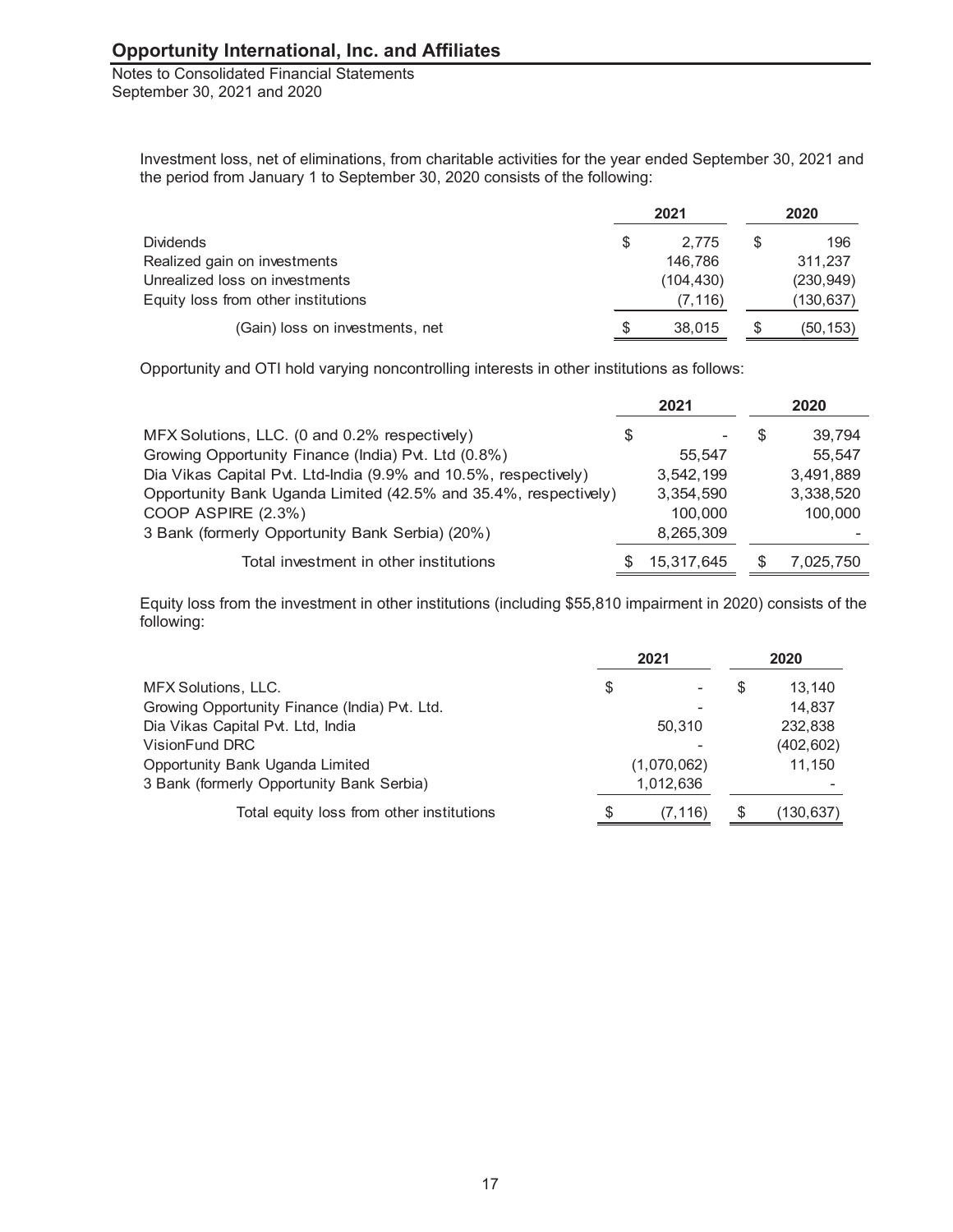Notes to Consolidated Financial Statements September 30, 2021 and 2020

# **6. Notes Receivable**

Notes receivable as of September 30, 2021 and 2020 are as follows:

|                                                       | 2021         |   | 2020      |
|-------------------------------------------------------|--------------|---|-----------|
| Association de Oportunidad y Desarrollo Economico de  |              |   |           |
| Nicaragua (ASODENIC), interest rate 0%                | \$<br>10,000 | S | 10,000    |
| Opportunity Bank Uganda, interest rate 4%             | 100,000      |   | 310,000   |
| COOP ASPIRE, interest rate 4%                         | 116,785      |   | 165,428   |
| Opportunity International Nicaragua, interest rate 2% | 200,000      |   |           |
| Crezcamos, interest rate 4%                           | 77,225       |   | 76,287    |
| Subtotal notes receivable                             | 504.010      |   | 561,715   |
| Less allowance for uncollectible amounts              | (210,000)    |   | (210,000) |
| Total net notes receivable                            | 294,010      |   | 351,715   |

Notes receivable of \$210,000 from Opportunity Bank Uganda were converted to equity during 2021.

# **7. Discontinued Operations**

Opportunity considers a component to be classified as discontinued operations when it meets the criteria established under ASU No. 2014-08, Reporting Discontinued Operations and Disclosures of Disposals of Components of an Entity. Disposals that represent a strategic shift that should have or will have a major effect on Opportunity's operations and financial results qualify as discontinued operations. The results of discontinued operations are reported in discontinued operations in the consolidated statement of activities for current and prior periods commencing in the period in which the business meets the criteria of a discontinued operation, and include any gain or loss recognized on closing or adjustment of the carrying amount to fair value less cost to sell.

Because banking activities are a major part of OTI's operations and financial results, OTI has determined that the decision to divest of majority ownership positions in banks represents a strategic shift. Accordingly, the assets and liabilities of the banking activities located in Ghana and Serbia have been segregated and reported as held for sale in the consolidated statement of financial position as of September 30, 2021, with comparative presentation for 2020. Furthermore, all banking activities have been reported as discontinued operations in the consolidated statement of activities for all periods presented. A decrease of net assets of \$9,550,614 was recorded in 2021 on the sale of shares and deconsolidation of Opportunity Serbia.

On November 19, 2020, OTI sold 78% of its shares in Opportunity Bank Serbia to unrelated third parties in accordance with a 2019 agreement. On February 17, 2021, OTI sold 2% of its shares to the senior managers of in Opportunity Bank Serbia. Opportunity Bank Serbia changed its name to 3 Bank in 2021.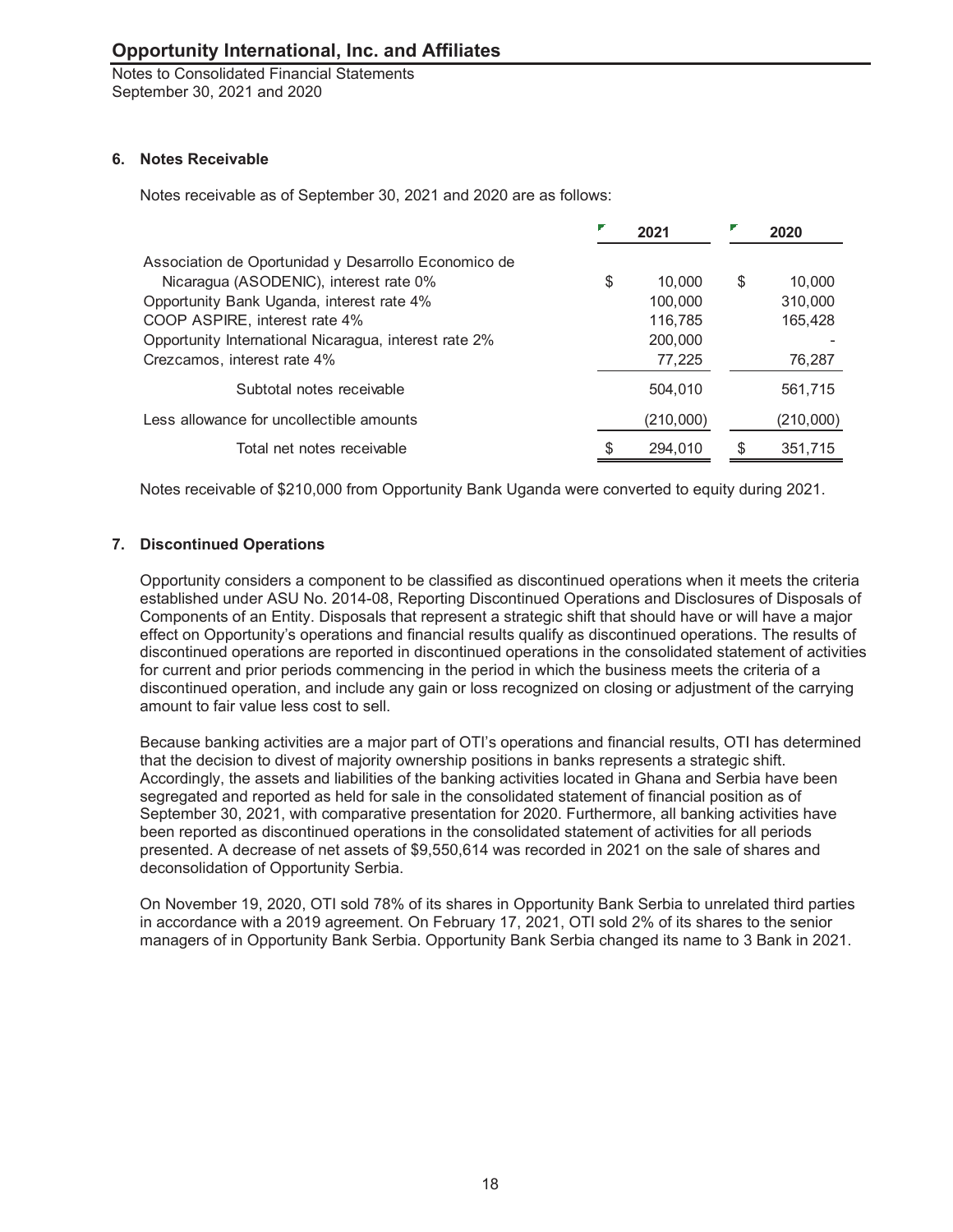Notes to Consolidated Financial Statements September 30, 2021 and 2020

Upon sale of the shares, Opportunity retained 20% of Opportunity Bank Serbia which it now accounts for under the equity method (see note 5). The summary of the transaction is as follows:

| Unrestricted net assets related to Opportunity Bank Serbia as of September 30, 2020<br>Increase in net assets through dates of sale | \$32,661,865<br>3,601,498 |
|-------------------------------------------------------------------------------------------------------------------------------------|---------------------------|
|                                                                                                                                     |                           |
| Unrestricted net assets related to Opportunity Bank Serbia as of sale dates                                                         | 36,263,363                |
| Less 20% retained ownership balance transferred to equity investments (Note 5)                                                      | (7, 252, 673)             |
| Carrying value of net assets sold                                                                                                   | 29,010,690                |
| Proceeds of sale, net of expenses                                                                                                   | 19,460,076                |
| Decrease in net assets on sale of Opportunity Bank Serbia shares                                                                    | \$ (9,550,614)            |

On November 10, 2020, the shareholders signed an agreement to sell 25% of the shares of Opportunity Bank Ghana to an unrelated third party. The agreement is subject to the approval of the Bank of Ghana, which is expected to occur within a reasonable timeframe.

In accordance with mutually agreed revisions to the by-laws of Opportunity Nicaragua, Opportunity no longer controls Opportunity Nicaragua effective October 1, 2020 and the financial statements of Opportunity Nicaragua are not included in the 2021 consolidated financial statements of Opportunity. The deconsolidation of Opportunity Nicaragua resulted in a decrease of \$1,590,508 in net assets.

The following tables present a reconciliation of the carrying amounts of major classes of assets and liabilities of the discontinued operations to total assets and liabilities of the disposal group classified as held for sale in the consolidated statement of financial position as of September 30, 2021 and 2020:

| 73,334,917    |
|---------------|
| 173,893,767   |
| 13,360,638    |
| 11,682,989    |
| (3,944,146)   |
|               |
|               |
| \$268,328,165 |
|               |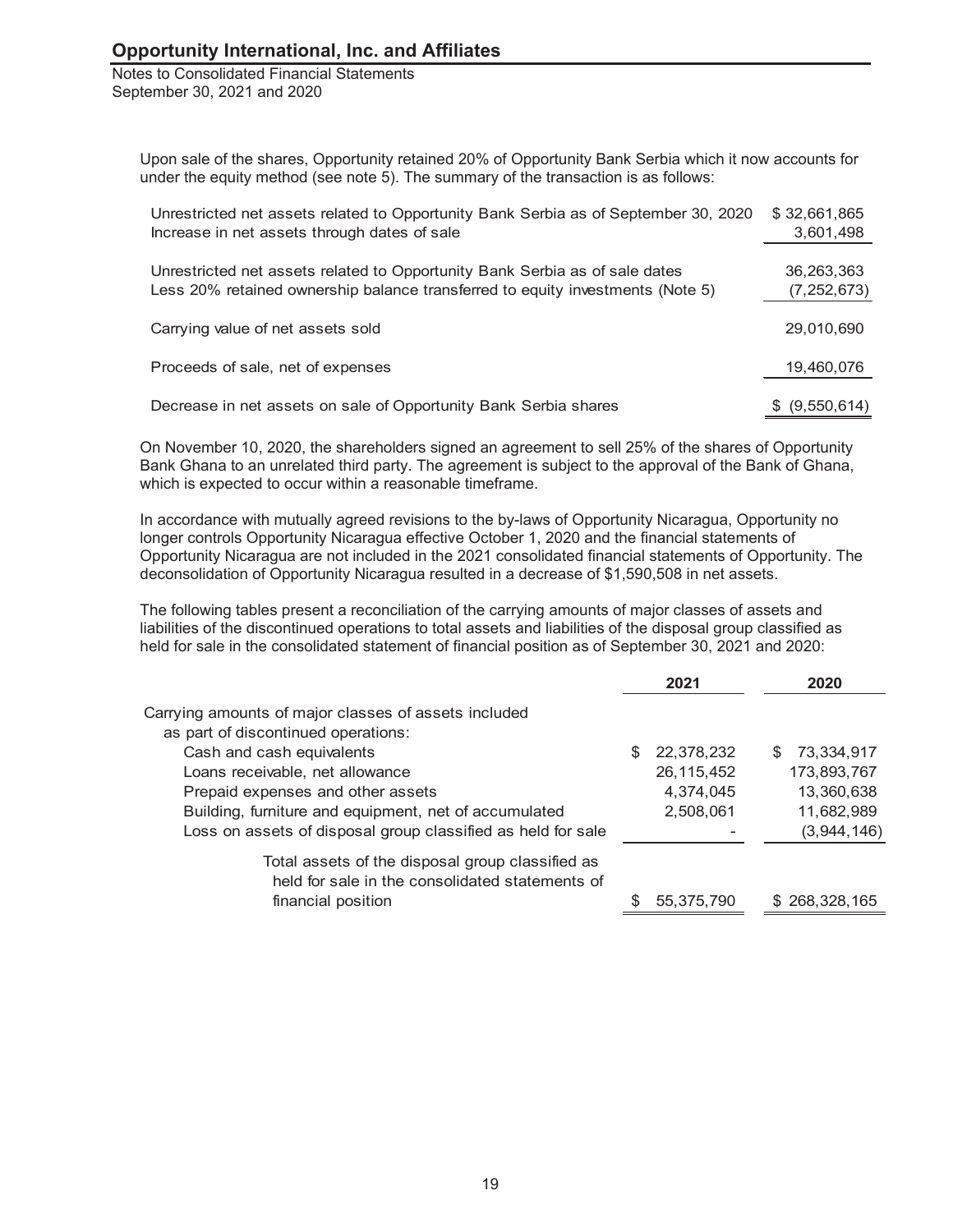Notes to Consolidated Financial Statements September 30, 2021 and 2020

|                                                           |   | 2021       | 2020             |
|-----------------------------------------------------------|---|------------|------------------|
| Carrying amounts of major classes of liabilities included |   |            |                  |
| as part of discontinued operations:                       |   |            |                  |
| Accounts payable and accrued liabilities                  | S | 2,659,118  | 11,844,749<br>S. |
| Deposits from customers                                   |   | 39,381,444 | 151,652,701      |
| Notes payable                                             |   | 3,805,499  | 61,678,007       |
| Deferred revenue                                          |   | 681,799    | 4,355,971        |
| Total liabilities of the disposal group classified as     |   |            |                  |
| held for sale in the consolidated statements of           |   |            |                  |
| financial position                                        |   | 46,527,860 | \$229,531,428    |

The following table represents a reconciliation of the major classes of line items, constituting the results of discontinued operations for the year ended September 30, 2021 and the period from January 1 to September 30, 2020:

|                                                                                  |    | 2021         | 2020             |
|----------------------------------------------------------------------------------|----|--------------|------------------|
| Major classes of line items constituting the loss of discontinued<br>operations: |    |              |                  |
| Revenue:                                                                         |    |              |                  |
| Loan interest income                                                             | \$ | 20,204,979   | \$<br>28,217,670 |
| Other fees and income                                                            |    | 5,918,955    | 1,964,455        |
| <b>Total revenue</b>                                                             |    | 26, 123, 934 | 30, 182, 125     |
| Expenses:                                                                        |    |              |                  |
| Interest                                                                         |    | 3,615,178    | 6,283,107        |
| Provision for loan losses                                                        |    | (970,764)    | 2,462,618        |
| Management and general, including income tax expense                             |    | 17,527,149   | 19,373,280       |
| Total operating expenses                                                         |    | 20, 171, 563 | 28,119,005       |
| Nonoperating activities:                                                         |    |              |                  |
| Decrease in net assets due to sale and                                           |    |              |                  |
| deconsolidation of Opportunity Serbia                                            |    | (9,550,614)  |                  |
| Deconsolidation of Opportunity Nicaragua                                         |    | (1,590,508)  |                  |
| Net unrealized gain on foreign currency translation                              |    | 362,185      | 1,493,285        |
| Gain (loss) from discontinued banking activities                                 |    | (4,826,566)  | 3,556,405        |
| Net (gain) attributable to noncontrolling interests                              |    | (1,068,945)  | (65, 800)        |
| Net gain (loss) attributable to OTI                                              | \$ | (5,895,511)  | \$<br>3,490,605  |

For the year ended September 31, 2021, total operating, investing and financing cash flows from discontinued operation were \$3,541,818, \$(3,193,414) and \$14,920,586, respectively. For the nine months ended September 31, 2020, total operating, investing and financing cash flows from discontinued operation were \$133,939, \$(17,338,731) and \$45,849,393, respectively.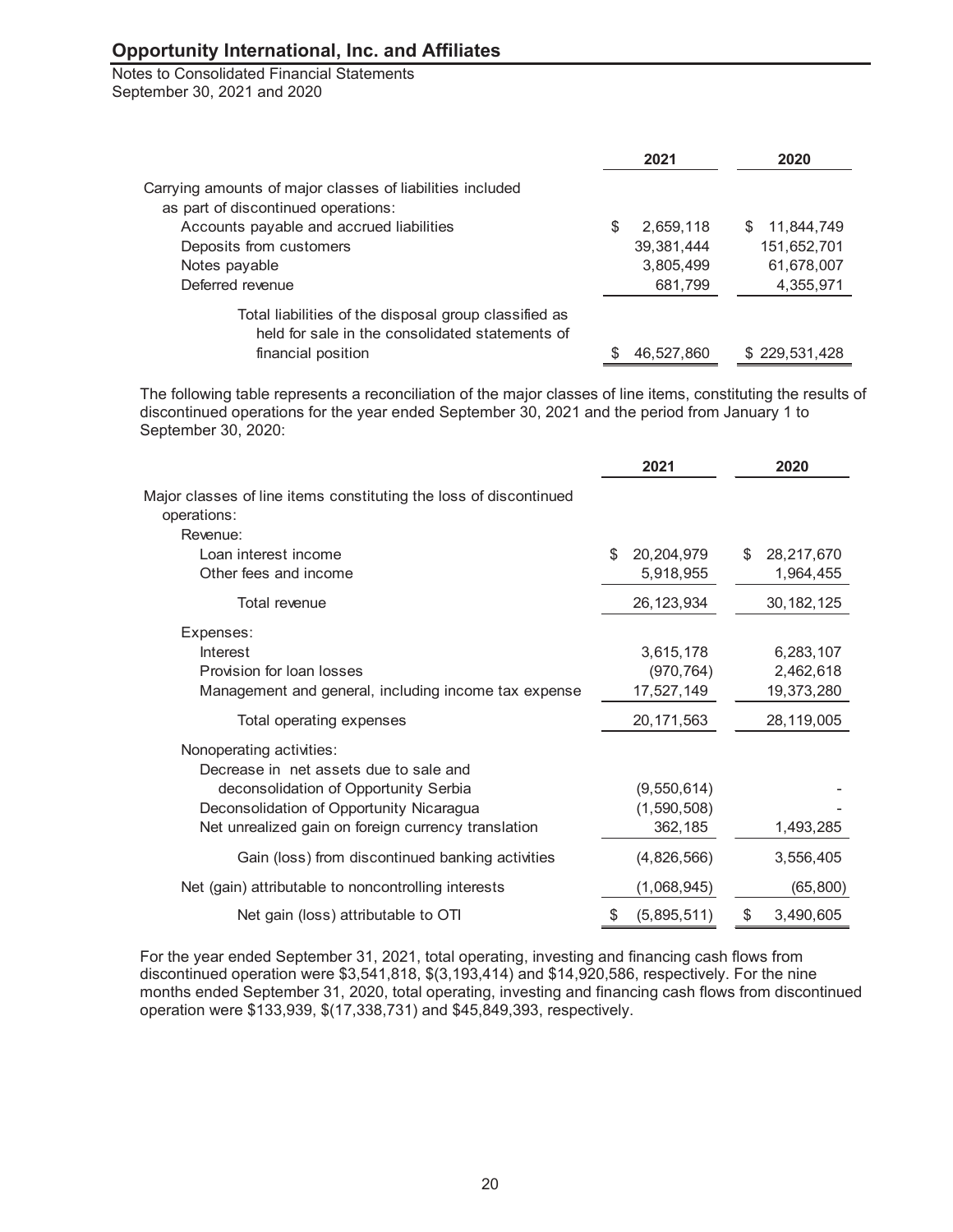# **8. Deferred Revenue and Notes Payable**

In 2021 and 2020 Opportunity received \$1,068,700 and \$994,200 Paycheck Protection Program loans under the CARES act. The loans are classified as conditional grants. \$1,068,700 and \$994,200 is included in deferred revenue as of September 30, 2021 and 2020, respectively. The proceeds of the loans were used for payroll and eligible expenses per the loan agreements. The \$994,200 loan amount forgiven on March 9, 2021 is included in 2021 government grant revenue. Total deferred revenue of \$1,583,831 and \$1,911,053 as of September 30, 2021 and 2020, respectively, represent funds received for conditional grants.

Charitable notes payable as of September 30, 2021 and 2020 include the following:

|                                                    | 2021 |           |    | 2020       |
|----------------------------------------------------|------|-----------|----|------------|
| Charitable notes payable:                          |      |           |    |            |
| Note payable, 2% interest, maturity October 2024   | \$   | 100,000   | \$ | 100,000    |
| Note payable, 2% interest, maturity April 2021     |      |           |    | 100,000    |
| Note payable, 2% interest, maturity April 2021     |      |           |    | 250,000    |
| Note payable, 3% interest, maturity November 2023  |      | 500,000   |    | 500,000    |
| Note payable, 2% interest, maturity January 2021   |      |           |    | 250,000    |
| Note payable, 2% interest, maturity April 2021     |      |           |    | 100,000    |
| Note payable, 2% interest, maturity May 2021       |      |           |    | 1,000,000  |
| Note payable, 2% interest, maturity August 2024    |      | 1,000,000 |    | 1,000,000  |
| Note payable, 2% interest, maturity January 2024   |      | 50,000    |    | 50,000     |
| Note payable, 3% interest, maturity October 2023   |      | 100,000   |    | 100,000    |
| Notes payable, 7% interest, maturity December 2021 |      |           |    | 8,323,898  |
| Note payable, 2% interest, maturity February 2025  |      | 200,000   |    | 200,000    |
| Note payable, 8% interest, maturity December 2020  |      |           |    | 500,000    |
| Note payable, 6% interest, maturity October 2020   |      |           |    | 300,000    |
| Note payable, 3% interest, maturity February 2021  |      |           |    | 102,397    |
| Note payable, 0% interest, November 2021           |      | 222,971   |    | 222,971    |
| Total charitable notes payable                     | \$   | 2,172,971 | \$ | 13,099,266 |

Impact Investment Fund notes of \$2,172,971 and \$3,850,000 outstanding as of September 30, 2021 and 2020, are included in charitable notes payable. Maturities range from one to five years. Annual interest is 0% to 3%.

Included in charitable notes payable are ten notes issued by OTI on December 17, 2014. The outstanding balance was €7,100,000 (\$8,323,898 as of September 30, 2020). The notes were secured by OTI's shares in Opportunity Bank Serbia. OTI used proceeds from the sale of its shares of Opportunity Bank Serbia on November 19, 2020 to pay the notes in full on November 30, 2020.

Aggregate maturities of notes payable as of September 30, 2021 are as follows:

| FY 2022 |                     | S | 222,971   |
|---------|---------------------|---|-----------|
| FY 2023 |                     |   |           |
| FY 2024 |                     |   | 1,650,000 |
| FY 2025 |                     |   | 300,000   |
|         | Total notes payable |   | 2,172,971 |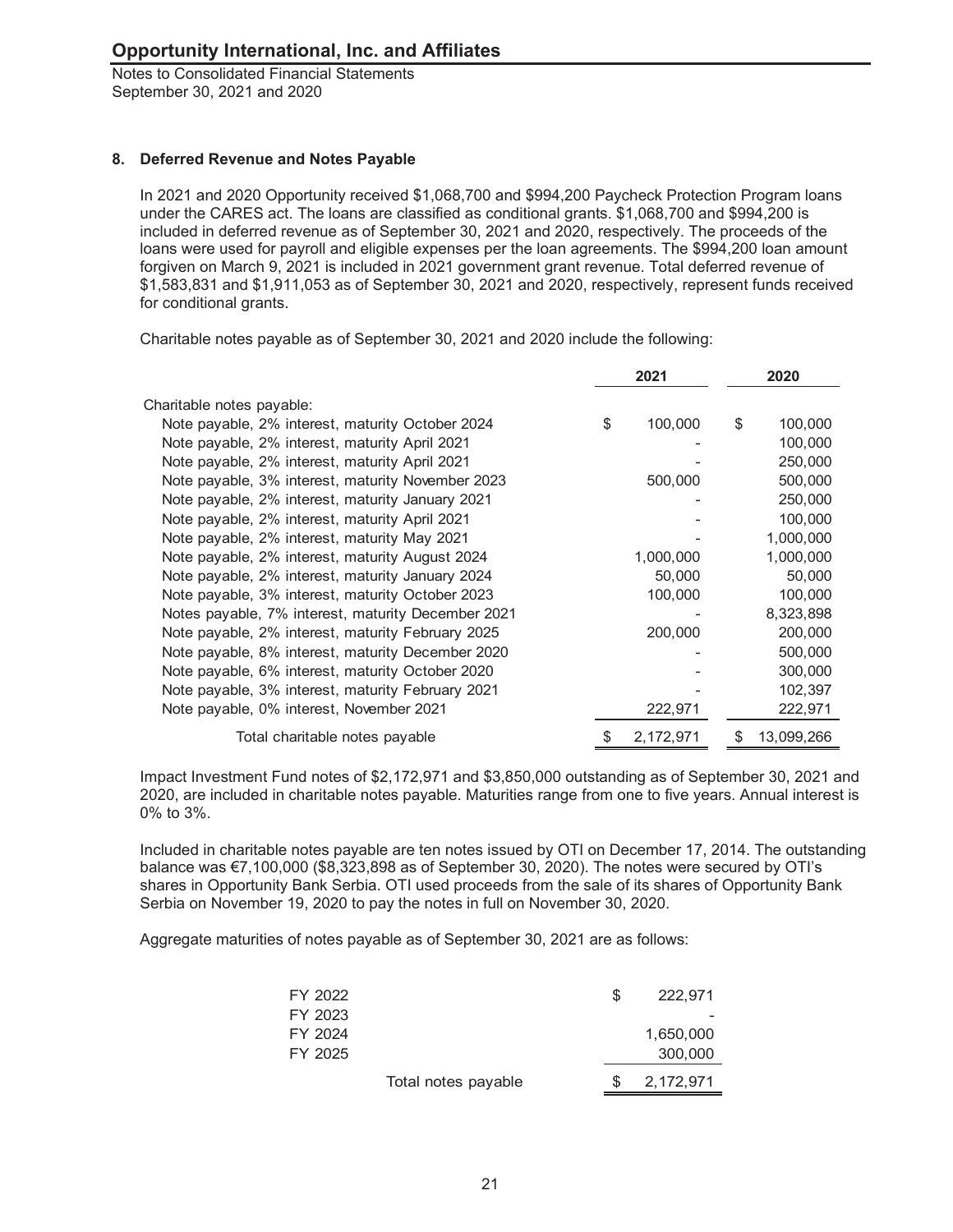Notes to Consolidated Financial Statements September 30, 2021 and 2020

# **9. Noncontrolling Interest**

Below is the activity of the noncontrolling interest for the year ended September 30, 2021 and the period from January 1 to September 30, 2020:

|                                                                              | <b>September 30, 2021</b>   |    |                                        |    |                                |    |                          |
|------------------------------------------------------------------------------|-----------------------------|----|----------------------------------------|----|--------------------------------|----|--------------------------|
|                                                                              | <b>Beginning</b>            |    | Interest in<br>gain of<br>consolidated |    | Increase<br>(decrease) in      |    | <b>Ending</b>            |
|                                                                              | balance                     |    | subsidiary                             |    | share capital                  |    | balance                  |
| Noncontrolling interest of<br>disposal group classified<br>as held for sale: |                             |    |                                        |    |                                |    |                          |
| Opportunity Bank Ghana                                                       | \$<br>2,414,331             | \$ | 1,068,945                              | \$ |                                |    | 3,483,276                |
|                                                                              |                             |    | September 30, 2020                     |    |                                |    |                          |
|                                                                              |                             |    | Interest in                            |    | Increase                       |    |                          |
|                                                                              | <b>Beginning</b><br>balance |    | gain of<br>consolidated<br>subsidiary  |    | (decrease) in<br>share capital |    | <b>Ending</b><br>balance |
| Noncontrolling interest of<br>disposal group classified<br>as held for sale: |                             |    |                                        |    |                                |    |                          |
| Opportunity Bank Ghana                                                       | \$<br>2,348,531             | \$ | 65,800                                 | \$ |                                | \$ | 2.414.331                |

# **10. Commitments and Contingencies**

### **Lease Obligations**

Opportunity leases office space in Illinois, Pennsylvania and Malawi under operating leases. The Pennsylvania and Malawi offices are rented on a month-to-month basis. Effective December 17, 2018, Opportunity sublet 40% of the Chicago office space to an unrelated party for the balance of the lease term. Net rent and utilities expense for the year ended September 30, 2021 and period ended September 30, 2020 was \$523,700 and \$280,210, respectively. Future minimum net operating lease payments as of September 30, 2021 are as follows:

FY 2022 \$260,863

Opportunity Bank Ghana leases office space and equipment in Ghana.

# **Reserve and Regulatory Capital Requirements**

OTI's foreign for-profit microfinance company has certain regulatory capital requirements that it must maintain.

The Bank of Ghana requires Opportunity Bank Ghana to maintain a prescribed ratio of total capital to total risk-weighted assets. A minimum capital adequacy ratio of 10% must be maintained. As of September 30, 2021 and 2020, Opportunity Bank Ghana met these regulatory requirements.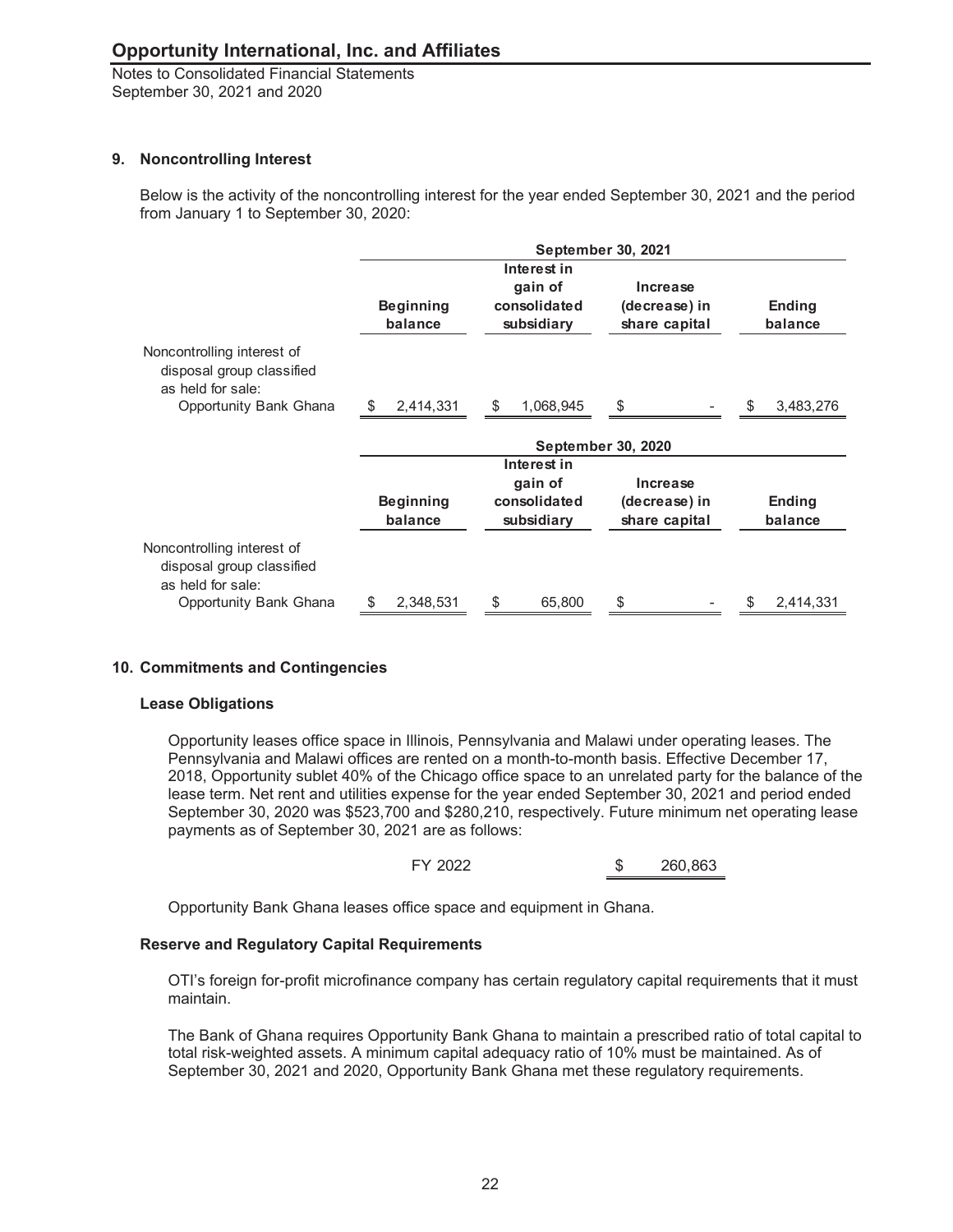# **11. Employee Benefit Plan**

Domestic and expatriate employees of Opportunity who have completed three months of service are eligible to participate in a defined-contribution benefit plan (403(b) plan) sponsored by Opportunity. Participants are eligible to make individual contributions up to a limit determined by age and salary level. Non-U.S. employees are covered by local retirement plans. Benefit expense representing Opportunity's matching and discretionary contributions to the plans amounted to \$591,230 and \$351,693 for the year ended September 30, 2021 and the nine months ended September 30, 2020, respectively, and is included in salaries and benefits on the consolidated statement of functional expenses.

### **12. Related-Party Transactions**

Included in program services in the consolidated statement of activities are grant expenses of \$5,365,618 and \$5,539,270 in 2021 and 2020, respectively, which relate to disbursements made by Opportunity to its affiliated member organizations.

Pledges for future donations of \$1,085,050 and \$2,064,250 were due from board members of Opportunity as of September 30, 2021 and 2020, respectively.

### **13. Risk and Uncertainties**

The commercial microfinance banks in which OTI holds an interest are exposed to a number of risks. The following outlines some of these risks:

### **Credit Risk**

Credit risk is the risk of financial loss arising from the failure of a customer to settle financial obligations to the bank as they fall due. This is an inherent risk associated with the microfinance industry. OTI's financial institutions manage exposure to credit risk on a regular basis by closely monitoring credit limits, loan portfolios, and concentration of exposure. Credit policies cover collateral requirements, credit assessment, risk grading and reporting, documentary and legal procedures, and compliance with regulatory and statutory requirements.

### **Foreign Currency Risk**

Foreign currency risk is the risk that the value of financial instruments will fluctuate due to changes in foreign currency exchange rates. The risk is managed by each OTI financial institution by controlling the size of the difference in value between foreign assets and foreign liabilities. The exposure to exchange rate risk is continually monitored to ensure compliance with regulatory and bank policy limits.

### **Interest Rate Risk**

Interest rate risk is the risk that the value of financial instruments will fluctuate due to changes in the market interest rates. OTI financial institutions manage interest rate risk by monitoring market conditions and applying pricing based on the cost analysis of each product.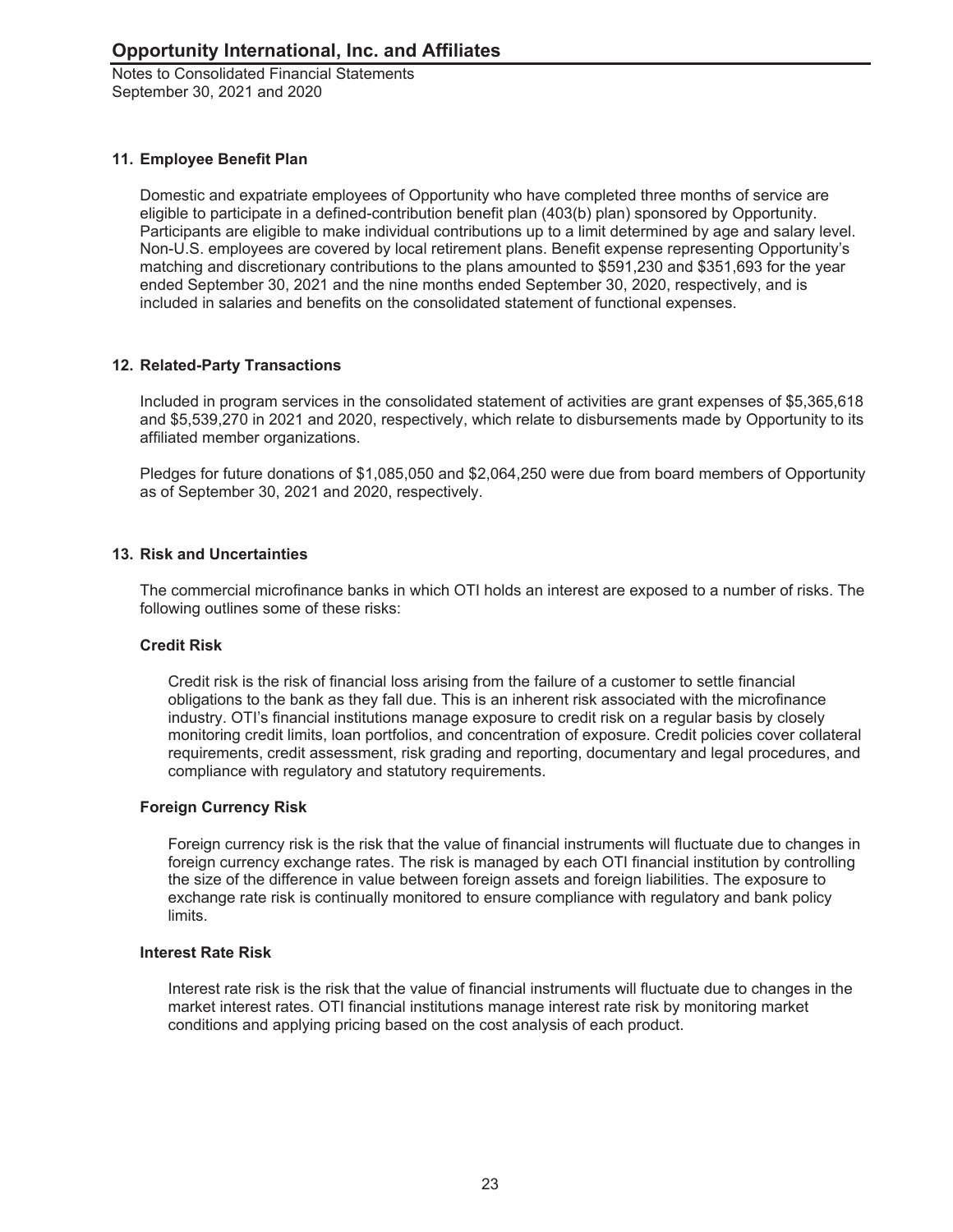# **Liquidity Risk**

Liquidity risk is the risk that the banks will encounter difficulty in raising funds to meet the commitment associated with financial instruments. Each country has minimum capital requirements that the microfinance institutions must meet. Additionally, each institution monitors liquidity on a daily basis to meet its internal liquidity requirements. Total cash on hand of the combined banks is approximately \$22.4 million and \$73.3 million as of September 30, 2021 and 2020, respectively, which is approximately 38.8% and 27.4% of total assets of the combined banks held for sale in 2021 and 2020, respectively.

# **14. Subsequent Events**

Management has evaluated subsequent events and transactions for potential recognition or disclosure in the consolidated financial statements through May 17, 2022, the date the consolidated financial statements were available to be issued.

### **Investment in Other Institutions**

In January 2022, Opportunity converted a \$100,000 note receivable and \$500,000 of guarantee funds to equity in Opportunity Bank Uganda. The \$600,000 plus an additional investment of \$275,000 increased OTI's ownership to 46.4% of the outstanding shares of Opportunity Bank Uganda.

### **Notes Payable**

On February 22, 2022 Opportunity repaid a \$222,971 demand note in its entirety.

### **Lease Agreement**

Opportunity entered into a ten year lease agreement on January 27, 2022 for office space and furniture in Chicago. Annual rent of \$258,984 increases by 2.5% each year for nine years. Opportunity's share of annual building expenses, including real estate taxes, is \$187,728. The lease agreement includes twelve months of rent abatement.

### **Reserve and Regulatory Capital Requirements**

As of May 17, 2022, OTI's foreign for-profit microfinance subsidiary in Ghana met the regulatory requirements of Ghana.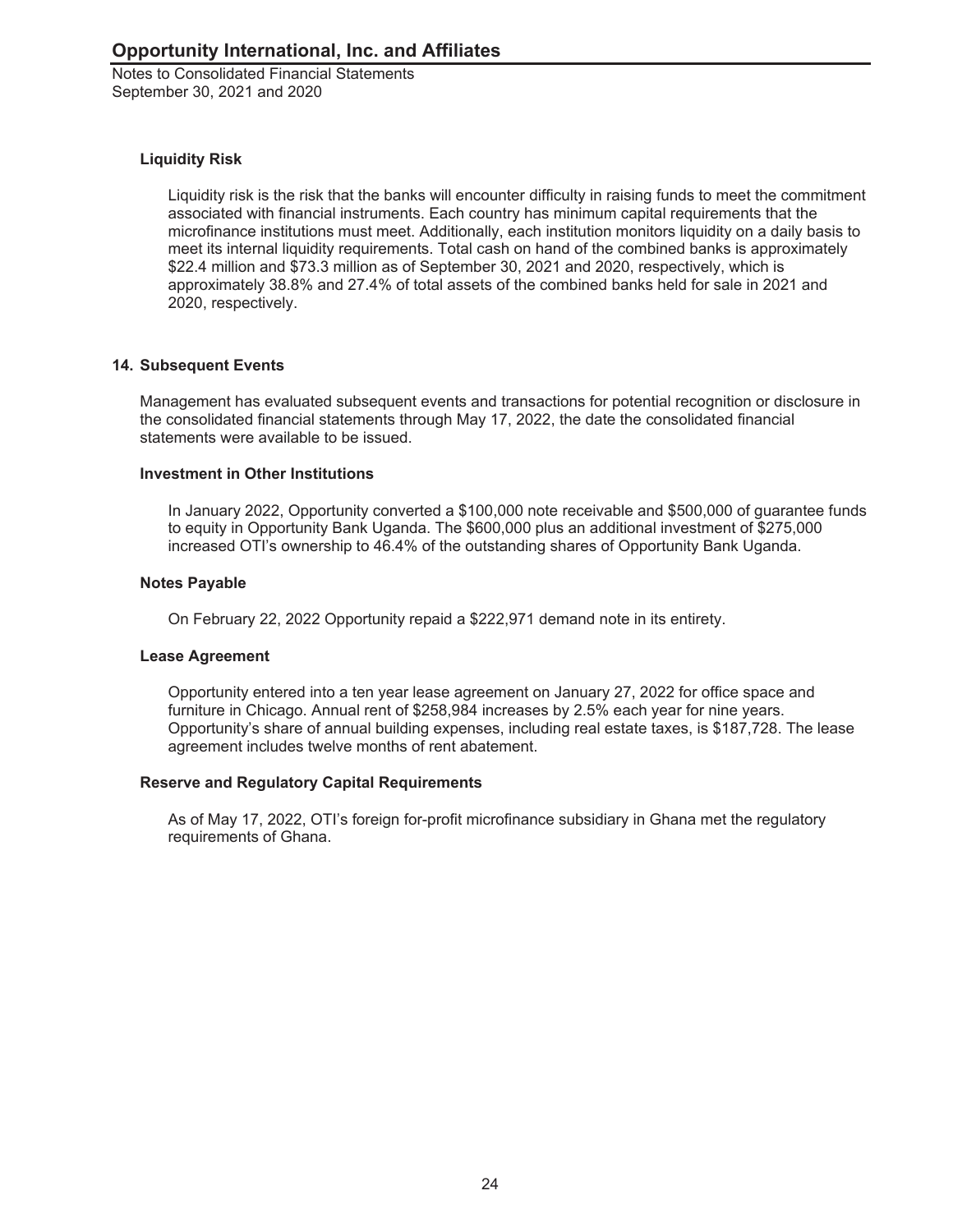Combining Schedules of Statements of Financial Position – Banking Operations September 30, 2021 and 2020

|                                                                    | <b>Discontinued Operations</b> |                                             |    |                                            |    |                                         |  |
|--------------------------------------------------------------------|--------------------------------|---------------------------------------------|----|--------------------------------------------|----|-----------------------------------------|--|
| <b>September 30, 2021</b>                                          |                                | Opportunity<br><b>Bank</b><br><b>Serbia</b> |    | <b>Opportunity</b><br><b>Bank</b><br>Ghana |    | 2021<br><b>Banks</b><br><b>Combined</b> |  |
| <b>Banking Assets</b>                                              |                                |                                             |    |                                            |    |                                         |  |
| Cash and cash equivalents                                          | \$                             |                                             | \$ | 22,378,232                                 | S. | 22,378,232                              |  |
| Loans receivable, net of allowance                                 |                                |                                             |    | 26,115,452                                 |    | 26,115,452                              |  |
| Prepaid expenses and other assets                                  |                                |                                             |    | 4,374,045                                  |    | 4,374,045                               |  |
| Building, furniture and equipment, net of accumulated depreciation |                                |                                             |    | 2,508,061                                  |    | 2,508,061                               |  |
| Total banking assets                                               |                                |                                             | \$ | 55,375,790                                 | S  | 55,375,790                              |  |
| <b>Banking Liabilities</b>                                         |                                |                                             |    |                                            |    |                                         |  |
| Accounts payable and accrued liabilities                           | \$                             |                                             | \$ | 2,659,118                                  | \$ | 2,659,118                               |  |
| Deposits from customers                                            |                                |                                             |    | 39,381,444                                 |    | 39,381,444                              |  |
| Notes payable                                                      |                                |                                             |    | 3,805,499                                  |    | 3,805,499                               |  |
| Deferred revenue                                                   |                                |                                             |    | 681,799                                    |    | 681,799                                 |  |
| Total banking liabilities                                          |                                |                                             |    | 46,527,860                                 |    | 46,527,860                              |  |
| Unrestricted net assets, banking                                   |                                |                                             |    | 8,847,930                                  |    | 8,847,930                               |  |
| Total liabilities and net assets                                   | \$                             |                                             | \$ | 55,375,790                                 | \$ | 55,375,790                              |  |

|                                                                    | <b>Discontinued Operations</b> |                            |                                         |  |
|--------------------------------------------------------------------|--------------------------------|----------------------------|-----------------------------------------|--|
|                                                                    | Opportunity<br><b>Bank</b>     | Opportunity<br><b>Bank</b> | 2020<br><b>Banks</b><br><b>Combined</b> |  |
| <b>September 30, 2020</b>                                          | Serbia                         | Ghana                      |                                         |  |
| <b>Banking Assets</b>                                              |                                |                            |                                         |  |
| Cash and cash equivalents                                          | 59,144,127<br>\$               | 14,190,790<br>\$           | 73,334,917<br>\$                        |  |
| Loans receivable, net of allowance                                 | 149,691,195                    | 24,202,572                 | 173,893,767                             |  |
| Prepaid expenses and other assets                                  | 7,378,686                      | 5,981,952                  | 13,360,638                              |  |
| Building, furniture and equipment, net of accumulated depreciation | 6,083,747                      | 5,599,242                  | 11,682,989                              |  |
| Loss on assets of disposal group classified as held for sale       | (3,944,146)                    |                            | (3,944,146)                             |  |
|                                                                    |                                |                            |                                         |  |
| Total banking assets                                               | \$218,353,609                  | 49,974,556<br>\$           | \$268,328,165                           |  |
| <b>Banking Liabilities</b>                                         |                                |                            |                                         |  |
| Accounts payable and accrued liabilities                           | \$<br>6,871,820                | 4,972,929<br>\$            | 11,844,749<br>\$                        |  |
| Deposits from customers                                            | 115,792,899                    | 35,859,802                 | 151,652,701                             |  |
| Notes payable                                                      | 59,345,200                     | 2,332,807                  | 61,678,007                              |  |
| Deferred revenue                                                   | 3,681,825                      | 674,146                    | 4,355,971                               |  |
| Total banking liabilities                                          | 185,691,744                    | 43,839,684                 | 229,531,428                             |  |
| Unrestricted net assets, banking                                   | 32,661,865                     | 6,134,872                  | 38,796,737                              |  |
| Total liabilities and net assets                                   | \$218,353,609                  | 49,974,556<br>S            | \$268,328,165                           |  |